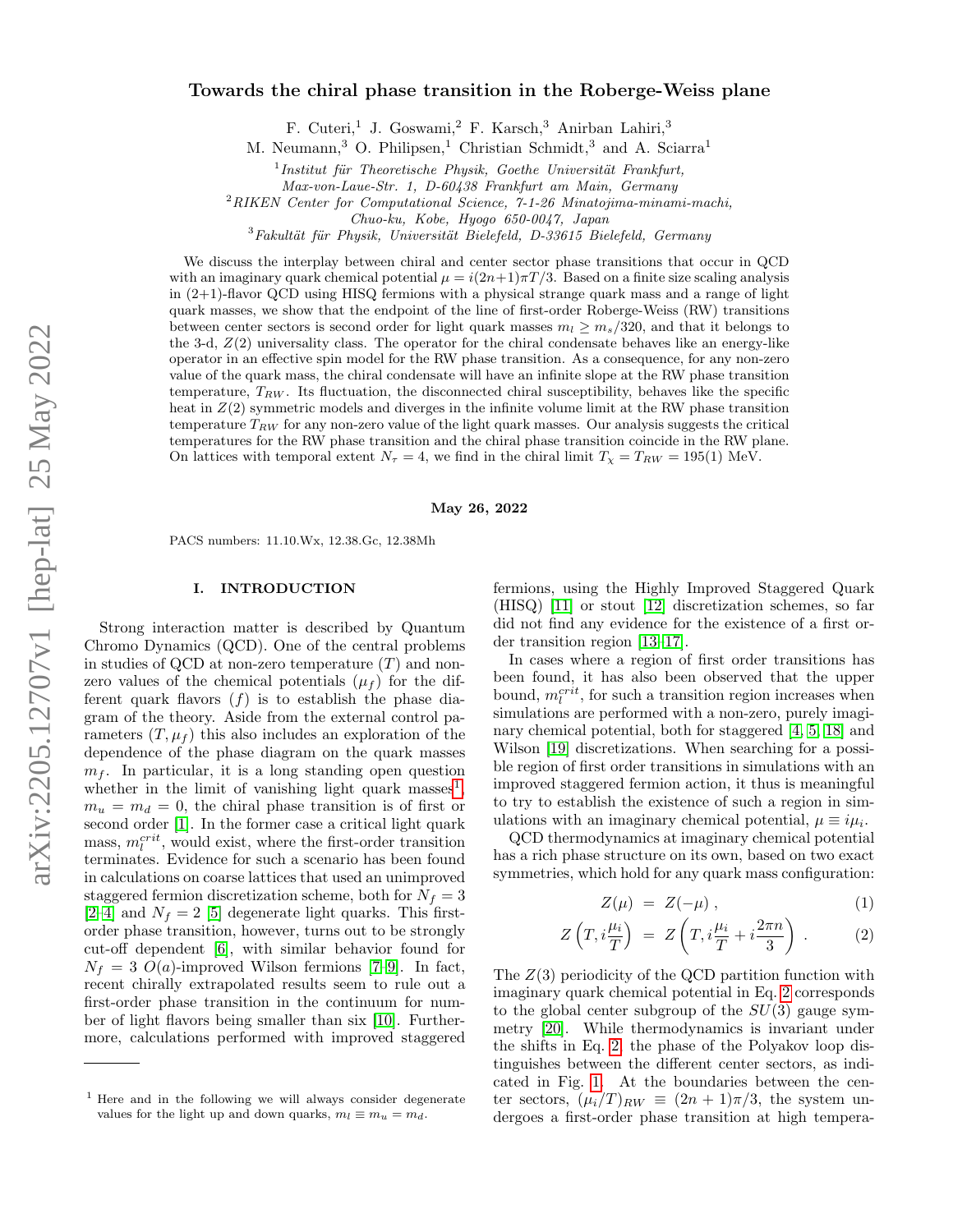

<span id="page-1-0"></span>Figure 1. The QCD phase diagram with imaginary chemical potential. Vertical lines mark first-order transitions between different center sectors, the dotted lines represent the analytic continuation of the thermal transition at zero and real  $\mu$ , whose nature depends on the quark masses. The black dots, where the RW transitions terminate, can then be first-order triple points, tricritical points or second-order endpoints.

ture and a smooth crossover at low temperature [\[20–](#page-15-14) 22. Thermodynamics is also invariant under  $Z(2)$  reflections about the boundaries between center sectors,  $(\mu_i/T)_{RW} + \epsilon \leftrightarrow (\mu_i/T)_{RW} - \epsilon$ , due to the combination of Eqs. [1](#page-0-1) and [2.](#page-0-1)

The question whether a non-zero value  $m_l^{crit}$  of the light quark masses exists, below which QCD undergoes a first order chiral phase transition, may then be rephrased somewhat differently at  $(\mu_i/T)_{RW}$ , where it is related to the nature of the endpoint of the line of first order phase transitions between center sectors at  $T_{RW}$  [\[23,](#page-15-16) [24\]](#page-15-17). The dotted line in Fig. [1](#page-1-0) represents the analytic continuation of the chiral transition line  $T_{\chi}(\mu_i)$  to imaginary chemical potentials. For intermediate quark mass values, where this is a crossover, the endpoint of the RW transition is of second order in the 3-d,  $Z(2)$  universality class. On the other hand, if the chiral transition is of first order, as is the case for unimproved actions on coarse lattices, the endpoint of the RW-transition represents a first-order triple point. The boundary between these scenarios, corresponding to a specific quark mass value  $m_{RW}^{tric}$ , is marked by a tricritical RW endpoint. The nature of the RW endpoint thus depends on the quark mass configurations  $(m_l, m_s)$ , constituting the so-called Roberge-Weiss plane, which is analogous to a Columbia plot for  $(\mu_i/T)_{RW}$ . All three situations have been observed explicitly as a function of quark mass for  $N_f = 2$  unimproved Wilson [\[25,](#page-16-0) [26\]](#page-16-1) and staggered [\[27,](#page-16-2) [28\]](#page-16-3) fermions on  $N_{\tau} = 4, 6$ , again with a strong cutoff dependence of the first-order region.

Here we address the nature of the RW endpoint using simulations of HISQ fermions on  $N_{\tau} = 4$  lattices for a physical strange quark mass and a sequence of decreasing light quark masses. As the chiral limit is approached,

it is conceivable that the chiral and RW transitions split, so that the cusps of the dotted line in Fig. [1](#page-1-0) would not be connected to the first-order RW-lines. The answer to the question whether or not  $T_{\chi} = T_{RW}$ , when the chiral transition intersects  $(\mu/T)_{RW}$ , does not seem to be obvious and we want to address it here. More generally, we will analyze the influence of the RW phase transition on chiral observables at non-zero values of the quark masses, determine their quark mass dependence and explore the interplay between the RW and the chiral phase transition. Our findings based on simulations with the HISQ action are fully compatible with those of a similar previous study using stout-smeared staggered fermions [\[14,](#page-15-18) [29\]](#page-16-4).

This paper is organized as follows. In the next section we describe the lattice setup for our calculations and introduce the basic observables we are going to analyze. In Sec. III we present results on the endpoint in the second  $(n = 1)$  Roberge-Weiss plane. Sec. IV is devoted to an analysis of chiral observables and the chiral phase transition in the limit of vanishing light quark masses. We present our conclusions in Sec. V. Two appendices are devoted to a summary of all our simulation parameters (Appendix [A\)](#page-11-0) and a new analysis and parametrization of finite size scaling functions for the order parameter, its susceptibility and the Binder cumulant in the 3-d,  $Z(2)$ universality class (Appendix [B\)](#page-11-1).

### <span id="page-1-1"></span>II. LATTICE SETUP AND OBSERVABLES

All our calculations are done on lattices of size  $N_{\sigma}^3 \times N_{\tau}$ with  $N_{\tau} = 4$  and a non-zero imaginary value of the chemical potential,  $\mu/T = i(\mu_i/T)_{RW} = i(2n+1)\pi T/3$ , corresponding to the  $(n+1)$ <sup>th</sup> Roberge-Weiss plane [\[20\]](#page-15-14). Although thermodynamics is equivalent in all RW planes, we will work in the second RW plane  $(n = 1)$ . We use the tree-level HISQ action [\[11\]](#page-15-8) and a tree-level improved Symanzik action in the gauge sector. This setup eliminates  $\mathcal{O}(a^2)$  discretization errors at the tree-level. At vanishing values of the chemical potential the HISQ action has been used extensively in studies of the thermodynamics of QCD with two degenerate light up and down quarks  $(m_l)$  and a heavier strange quark mass  $(m_s)$ [\[30,](#page-16-5) [31\]](#page-16-6). In particular, it recently has been used to study thermodynamics close to the chiral limit of QCD with a strange quark mass tuned to its physical value and light quark masses corresponding to a light Goldstone pion mass in the range 55 MeV $\leq m_{\pi} \leq 140$  MeV [\[15,](#page-15-19) [32,](#page-16-7) [33\]](#page-16-8).

In our simulations we follow a line of constant physics determined in calculations with the same action at vanishing chemical potential and for physical values of the light and strange quark mass [\[31\]](#page-16-6). We use the parametrization given in [\[34\]](#page-16-9) that uses the kaon decay constant  $f_K = 155.7(2)/\sqrt{2}$  MeV [\[35\]](#page-16-10) to set the scale. The line of constant physics has been determined by tuning the strange quark mass to its physical value. The physical value of the light quark mass is then chosen as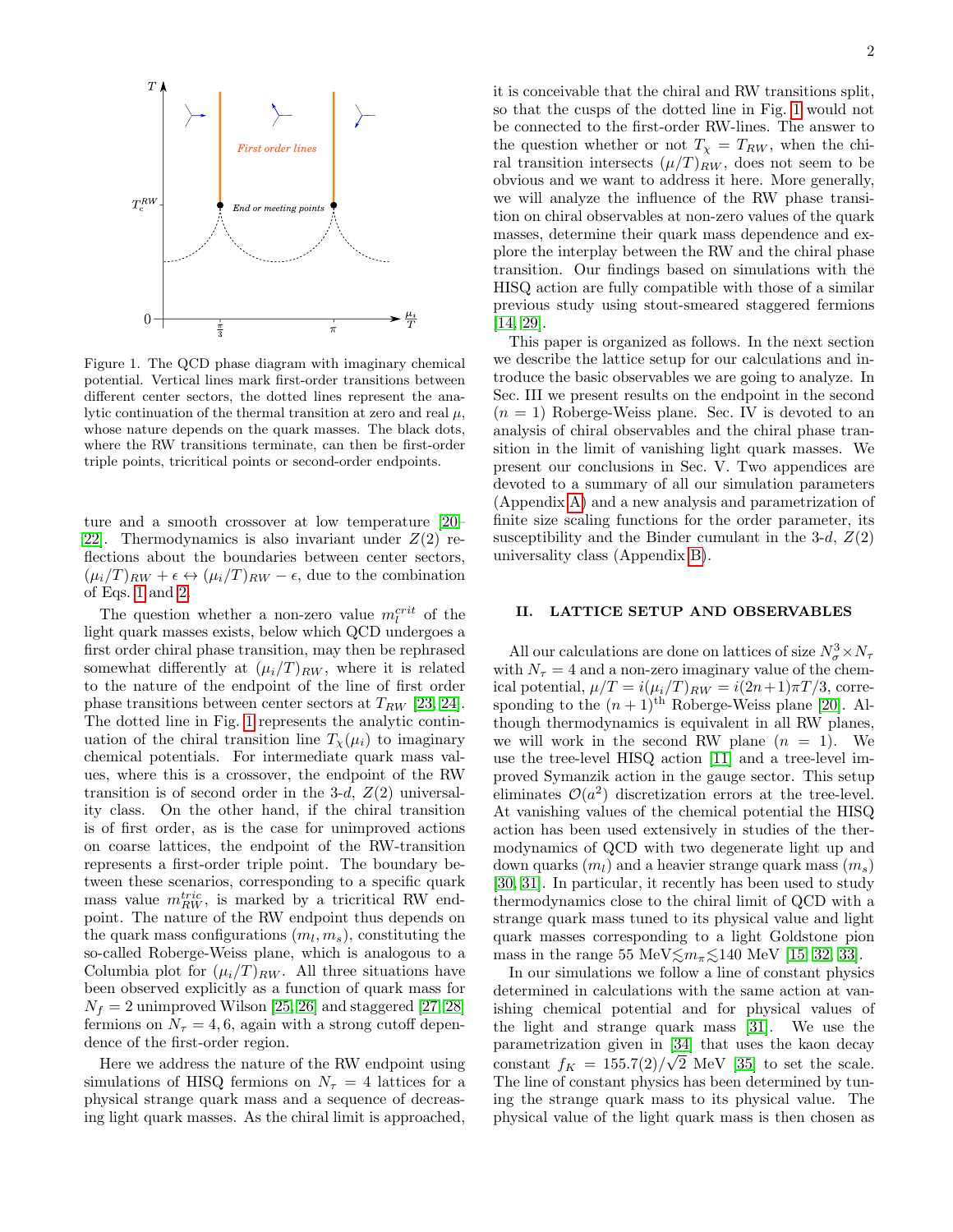| $m_l/m_s$      | $m_{\pi}$ [MeV] |            |
|----------------|-----------------|------------|
| $\frac{1}{27}$ | 135             | 16, 24, 32 |
| 1/160          | 55              | 16,24,32   |
| 1/320          | 40              | 24, 32     |

<span id="page-2-0"></span>Table I. Lattice sizes  $N_{\sigma}^3 \times 4$  used for calculations with quark mass ratios  $H = m_l/m_s$ . The second column gives the corresponding pseudo-scalar Goldstone masses  $m_{\pi}$ .

 $m_l = m_s/27$ . As the crossover temperature at non-zero imaginary chemical potential is shifted towards larger values than those at  $\mu = 0$ , our calculations are performed in a range of gauge couplings,  $5.8 \leq \beta \leq 6.1$ , which corresponds to a parameter range typically studied in finite temperature calculations at  $\mu = 0$  on lattices with temporal extent  $N_{\tau} = 6$  [\[30\]](#page-16-5). For this range of couplings the line of constant physics, defined by a strange quark mass tuned to its physical value, thus is known from these studies.

When approaching the chiral limit, we vary the light quark mass, while keeping the strange quark mass fixed to its physical value. The partition function for  $(2+1)$ flavor QCD with two degenerate light quark masses, a strange quark mass, and identical quark chemical potentials,  $(\mu_i/T)_{RW} = \pi$ , for all flavors may be written as,

$$
Z(T, \mu_i) = \int \mathcal{D}U \quad \det[M_l(i\mu_i)]^{1/2} \det[M_s(i\mu_i)]^{1/4}
$$

$$
\cdot \exp[-S_G]. \tag{3}
$$

Here  $M_f = D(i\mu_i)+m_f \cdot 1$  is the staggered fermion matrix for quarks of mass  $m<sub>f</sub>$  that is obtained after integrating out the fermion fields of the HISQ action [\[11\]](#page-15-8) and  $S_G$  is the tree level improved Symanzik gauge action. Further details on the HISQ action as used by us can be found in [\[30,](#page-16-5) [31\]](#page-16-6). To perform calculations at non-zero values of an imaginary chemical potential we only needed to replace all temporal link variables,  $U_{\hat{0}}(n_0, \vec{n})$  by  $e^{i\tilde{\mu}_i}U_{\hat{0}}(n_0, \vec{n})$ , with  $i\tilde{\mu}_i$  denoting the imaginary quark chemical potential in lattice units, *i.e.*  $\tilde{\mu}_i N_\tau \equiv (\mu_i/T)_{RW}$ . Here  $U_{\hat{\nu}}(n_0, \vec{n}) \in$  $SU(3)$  are the standard gauge link variables defined on a 4-dimensional lattice and pointing into direction  $\hat{\nu}$  at a lattice point  $(n_0, \vec{n})$ .

The light quark masses have been varied towards the chiral limit, starting at the physical value,  $m_l = m_s/27$ . The smallest quark mass value used in our calculations,  $m_l = m_s/320$ , corresponds to a Goldstone pion mass of about 40 MeV. A summary of the quark mass values and lattice sizes used in our simulations is given in Tab. [I.](#page-2-0) More details on the parametrization of the line of constant physics are given in [\[30,](#page-16-5) [31,](#page-16-6) [34\]](#page-16-9).

For each value of the light to strange quark mass ratio,  $H = m_l/m_s$ , we typically perform calculations at 8-10 values of the gauge coupling that have been chosen such as to cover temperatures in the range,  $0.9 \leq T/T_{RW}(H) \leq 1.1$ , with  $T_{RW}(H)$  denoting the RW

phase transition temperature for given H. At temperatures close to  $T_{RW}(H)$  we generated about 200,000 Hybrid Monte Carlo trajectories of unit length for  $H = 1/27$ and half-unit length for smaller  $H$ . Away from the critical region fewer trajectories have been generated. Further details on the statistics collected for different lattice sizes and run parameters are given in Appendix A. All basic observables needed for the analysis presented here have been calculated at the end of each Rational Hybrid Monte Carlo (RHMC) trajectory.

### A. The Polyakov loop and its susceptibility

In the Roberge-Weiss plane [\[20\]](#page-15-14) a first-order phase transition occurs at all temperatures above a critical temperature  $T \geq T_{RW}$ . An order parameter for the spontaneous breaking of the  $Z(2)$  symmetry between different center sectors is the expectation value of the imaginary part of the Polyakov loop, P,

$$
P \equiv \frac{1}{N_{\sigma}^3} \sum_{\vec{n}} \text{Tr} \prod_{n_0=1}^{N_{\tau}} U_{\hat{0}}(n_0, \vec{n}). \tag{4}
$$

While the Euclidean action of QCD is invariant under center transformations of the gauge links,  $U_{\hat{\nu}}(n) \rightarrow$  $e^{2\pi k/3}U_{\hat{\nu}}(n)$ , an additional phase remains in the Polyakov loop, whose imaginary part thus changes its sign.

The RW transition can thus be mapped straightforwardly to an Ising-like effective Hamiltonian, with energy-like and magnetization-like operators

<span id="page-2-2"></span>
$$
\frac{H_{\text{eff}}}{T} = tE + hM \tag{5}
$$

In the following, we will use the imaginary part of the Polyakov loop P for the magnetization, as it couples to the magnetic field-like coupling <sup>[2](#page-2-1)</sup> h =  $\mu_i/T - (\mu_i/T)_{RW}$ . An alternative order parameter would, e.g., be the quark number density  $n_f = (T/V) \partial \ln Z / \partial \mu_f$ , which is odd under the  $Z(2)$ -reflections about the center boundary. It has been used to study the scaling in the vicinity of the RW transition in [\[29,](#page-16-4) [36–](#page-16-11)[38\]](#page-16-12). The energy-like operator will be a superposition of lattice QCD operators which is even under the  $Z(2)$ -reflections about the center boundary.

As we perform calculations on finite lattices at vanishing external field  $h$ , the expectation value of the imaginary part of the Polyakov loop,  $\langle \text{Im} P \rangle$ , vanishes exactly at any value of the temperature. In this case an approximate order parameter for spontaneous symmetry breaking, commonly used in finite-size scaling studies, is the

<span id="page-2-1"></span><sup>&</sup>lt;sup>2</sup> Note that we have used  $H$  to denote the ratio of light and strange quark masses, which is a magnetic-field like coupling for the chiral phase transition, while we use  $h$  for the magnetic-field like coupling of the RW phase transition.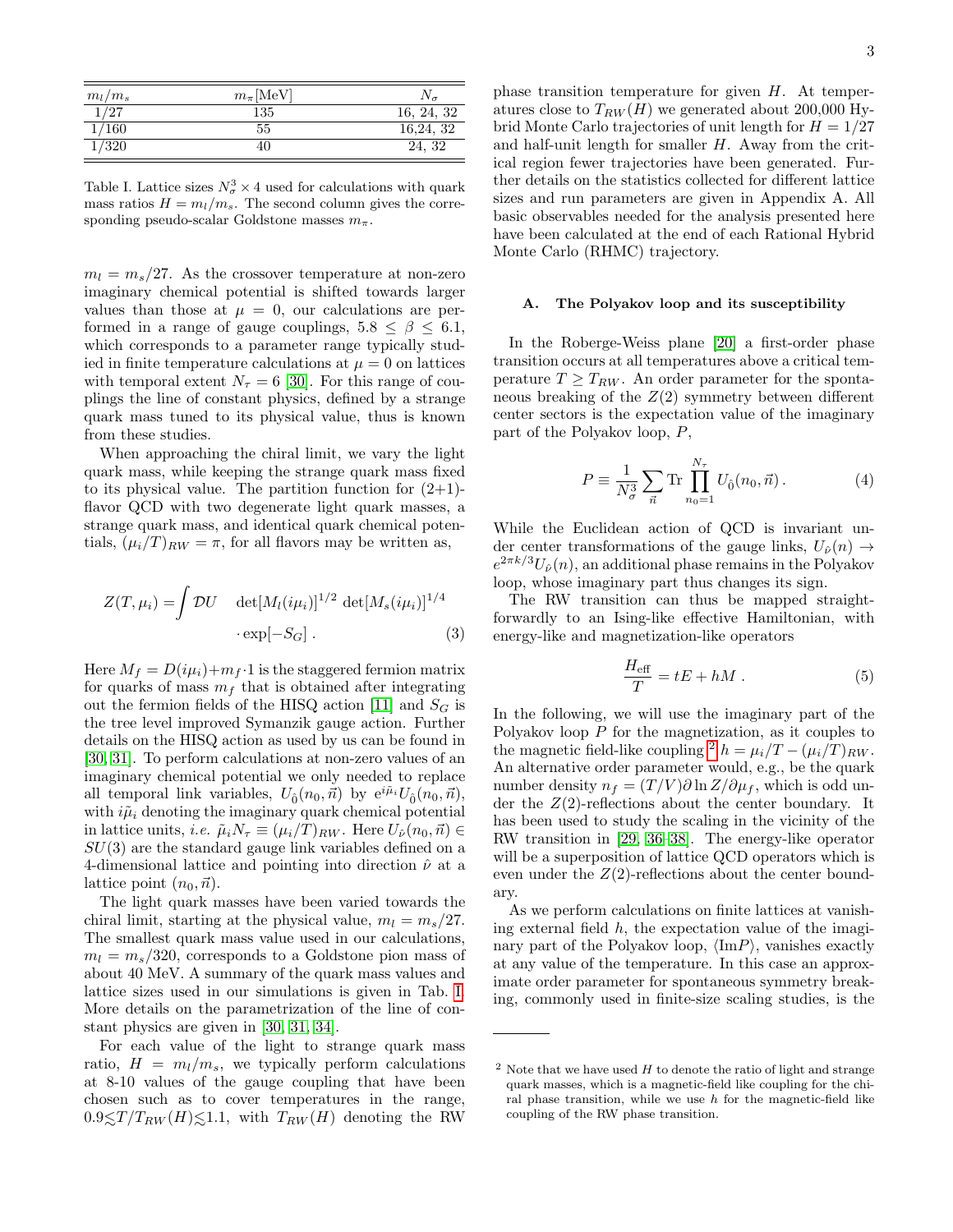absolute value of  $\text{Im}P$ . For the finite-size scaling analysis of the RW phase transition we thus will use as an order parameter M and its susceptibility  $\chi_M$  the observables,

<span id="page-3-3"></span>
$$
M = \langle |\text{Im} P| \rangle, \tag{6}
$$

$$
\chi_M = N_\sigma^3 \left( \langle (\text{Im} P)^2 \rangle - \langle |\text{Im} P| \rangle^2 \right) . \tag{7}
$$

We also calculate two ratios of moments of the order parameter, involving first, second and fourth order moments, respectively. We consider the order parameter ratio introduced by Kiskis [\[39,](#page-16-13) [40\]](#page-16-14),

<span id="page-3-0"></span>
$$
K_2(T, N_{\sigma}) = N_{\sigma}^{-3} \frac{\chi_M}{M^2} = \frac{\langle (\text{Im} P)^2 \rangle}{\langle |\text{Im} P| \rangle^2} - 1 , \qquad (8)
$$

and the kurtosis, related to the Binder cumulant [\[41\]](#page-16-15),

<span id="page-3-2"></span>
$$
B_4(T, N_{\sigma}) = \frac{\langle (\text{Im} P)^4 \rangle}{\langle (\text{Im} P)^2 \rangle^2}.
$$
 (9)

In the scaling regime of a  $2^{nd}$  order phase transition, where contributions from regular terms are negligible, these ratios are scaling functions with a fixed absolute normalization. Ratios calculated on different size lattices have unique crossing points at a phase transition temperature,  $T_c$ . The values at these crossing points are universal, i.e. characteristic for a given universality class. From a new determination of finite-size scaling functions of the 3-d,  $Z(2)$  universality class, presented in Appendix B, we obtain for these universal crossing points  $K_2(T_c, \infty) = 0.240(3)$  and  $B_4(T_c, \infty) = 1.606(2)$ .

In order to determine the RW phase transition in the RW-plane for different values of the quark mass ratio H we perform a finite-size scaling analysis and compare our results, obtained at fixed  $H$  and for several spatial lattice sizes  $N_{\sigma}$ , with scaling functions in the 3-d,  $Z(2)$ universality class. If the transition turns out to be second order for the quark mass value  $H$  under consideration. these scaling functions will describe the behavior of M and  $\chi_M$  in the vicinity of the RW critical point,  $(T \rightarrow$  $T_{RW}, N_{\sigma} \rightarrow \infty$ ).

For vanishing external field,  $h = 0$ , finite-size scaling functions are functions of a single scaling variable,  $z_f = z_{f,0} N_{\sigma}^{1/\nu} t$ , with  $t = (T - T_{RW})/T_{RW}$  and  $z_{f,0} =$  $1/(l_0^{1/\nu}t_0)$ . Here the non-universal parameters  $l_0$ ,  $t_0$  and  $T_{RW}$  are functions of H, and  $\nu$  is a critical exponent of the 3-d,  $Z(2)$  universality class, which is the relevant universality class for any  $H \neq 0$ , if the RW transition turns out to be  $2^{nd}$  order.

In the limit  $(T \to T_{RW}, N_{\sigma} \to \infty)$  two finite-size scaling functions,  $f_{G,L}$  and  $f_{\chi,L}$ , control the behavior of M and  $\chi_M$ , respectively,

<span id="page-3-4"></span>
$$
M = A_M N_{\sigma}^{-\beta/\nu} f_{G,L}(z_f) + \text{regular} \qquad (10)
$$

$$
\chi_M = A_M^2 N^{\gamma/\nu}_{\sigma} f_{\chi,L}(z_f) + \text{ regular }, \qquad (11)
$$

with critical exponents  $\beta$ ,  $\gamma$ ,  $\nu$  which are related to each other through the hyper-scaling relation,  $\gamma + 2\beta = d\nu$ ,

where  $d = 3$  in our case. The relation between the amplitudes of the singular parts follows from Eq. [8.](#page-3-0)

The scaling functions  $f_{G,L}$  and  $f_{\chi,L}$  for the 3-d,  $Z(2)$ universality class have been determined by us from a new finite-size scaling analysis for the 3-d,  $\lambda \phi^4$  model, where the coupling  $\lambda$  has been tuned to suppress contributions from corrections-to-scaling in the scaling functions [\[42,](#page-16-16) [43\]](#page-16-17). We summarize results on the finite-size scaling functions  $f_{G,L}$  and  $f_{\chi,L}$  as well as the scaling functions for the ratios  $K_2$  and  $B_4$  in Appendix B.

#### B. Chiral condensate and chiral susceptibility

In the limit of vanishing light quark masses,  $m_l$ , and for any value of the strange quark mass (which also may be infinite), a chiral phase transition occurs in  $(2+1)$ -flavor QCD for any value of the imaginary chemical potential  $\mu_i$ . In any Roberge-Weiss plane at  $\mu_i/T = (2n+1)\pi/3$ , however, the standard chiral observables, *i.e.* the chiral condensates and the related chiral susceptibility, also are sensitive to the Roberge-Weiss phase transition, which persists also for any non-zero value of the light quark masses. In the vicinity of this phase transition chiral observables thus show "unconventional" behavior. In fact, we will show in the next section, that chiral observables behave like energy-like observables [\[32,](#page-16-7) [44\]](#page-16-18) in an effective theory for the Roberge-Weiss phase transition, Eq. [5.](#page-2-2)

For the study of the properties of the chiral phase transition we use the additively and multiplicatively renormalized order parameter, introduced in [\[45\]](#page-16-19),

<span id="page-3-1"></span>
$$
\Delta_{ls} = 2 \frac{m_s}{f_K^4} \left( \langle \bar{\psi} \psi \rangle_l - \frac{m_l}{m_s} \langle \bar{\psi} \psi \rangle_s \right) , \qquad (12)
$$

which, for light up  $(u)$  and down  $(d)$  quark masses, is given in terms of the light quark condensate  $\langle \psi \psi \rangle_l =$  $(\langle \bar{\psi}\psi \rangle_u + \langle \bar{\psi}\psi \rangle_d)/2$  and the strange quark condensate  $\langle \psi \psi \rangle_s$ . The condensates are obtained as derivatives of the partition function,  $Z(T, V, m_u, m_d, m_s)$ , with respect to one of the quark masses,  $m_f$ ,

$$
\langle \bar{\psi}\psi \rangle_f = \frac{T}{V} \frac{\partial \ln Z(T, V, m_u, m_d, m_s)}{\partial m_f}
$$

$$
= \frac{1}{4} \frac{1}{N_\sigma^3 N_\tau} \langle \text{Tr} M_f^{-1} \rangle , \qquad (13)
$$

where  $M_f$  denotes the staggered fermion matrix for quark flavors,  $f = u, d$  or s. For degenerate light quark masses we obviously have  $\langle ... \rangle_u = \langle ... \rangle_d \equiv \langle ... \rangle_l$  and we also use the short-hand notation,  $M_l \equiv M_u = M_d$ . Furthermore, we used in Eq. [12](#page-3-1) the kaon decay constant,  $f_K$ , for normalization and to make the order parameter dimensionless.

For the determination of a pseudo-critical temperature for chiral symmetry restoration we use the fluctuations of the light quark chiral condensate, i.e. the so-called disconnected part of the chiral susceptibility, which for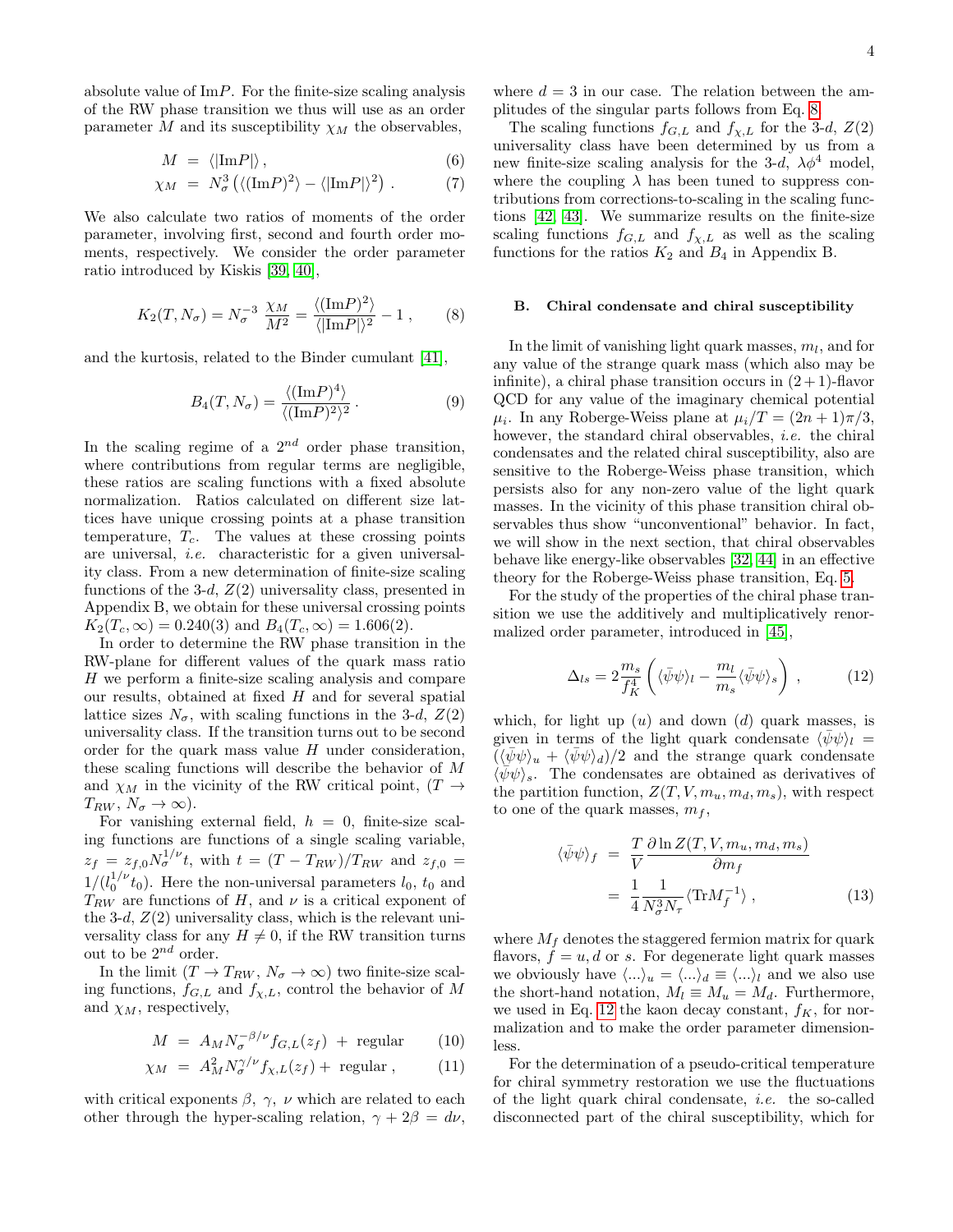two degenerate light quark flavors is given by,

$$
\chi_{\rm dis} = \frac{1}{4} \frac{1}{N_{\sigma}^3 N_{\tau}} \frac{m_s^2}{f_K^4} \left( \langle (\text{Tr} M_l^{-1})^2 \rangle - \langle \text{Tr} M_l^{-1} \rangle^2 \right) \ . \tag{14}
$$

The fluctuations of the chiral order parameter,  $\chi_{\text{dis}}$ , only give rise to a part of the total chiral susceptibility,  $\chi_m = m_s(\partial_{m_u} + \partial_{m_d})\Delta_{ls}|_{m_u=m_d}$ . Both susceptibilities have pronounced peaks as function of temperature which commonly are used to define a pseudo-critical temperature  $T_\chi$ . The location of pseudo-critical temperatures determined from  $\chi_{\text{dis}}$  and  $\chi_m$ , respectively, coincide in the chiral limit. As long as the susceptibilities are not influenced by the presence of another critical point, their quark mass dependence at low temperature, in the chiral symmetry broken phase, is dominated by contributions from the light Goldstone modes with mass  $m<sub>G</sub>$ , which become massless in the chiral limit,  $m_G \sim \sqrt{m_l}$ . A consequence of this is that the leading quark mass dependence of the chiral order parameter is proportional to dence of the chiral order parameter is proportional to  $\sqrt{m_l}$ . The chiral susceptibility consequently diverges for all  $T < T_{\chi}$ ,

$$
\chi_{\rm dis}(T,m_l) \sim \frac{1}{\sqrt{m_l}} \quad , \quad T < T_\chi \,. \tag{15}
$$

The location of a peak in either  $\chi_m$  or  $\chi_{\text{dis}}$  defines a pseudo-critical temperature for a chiral transition. In the absence of any influence from other singularities the peak height of chiral susceptibilities stays finite at any nonzero value of the light quark masses  $(H > 0)$ . In fact, it is a characteristic feature of phase transitions in the 3-d,  $O(N)$  universality classes that for  $H > 0$  the maxima of the order parameter susceptibility decrease with increasing volume. In the thermodynamic limit they thus approach the asymptotic value from above [\[46\]](#page-16-20). In the chiral limit,  $H \to 0$ , the chiral susceptibility diverges like  $\chi_{\text{dis}} \sim H^{1/\delta - 1}$ . We note that this divergence is stronger than that induced by the Goldstone modes. Thus also the peak in the rescaled disconnected chiral susceptibility,  $H^{1/2}\chi_{\text{dis}}$  will diverge in the 3-d,  $O(N)$  universality class.

In the vicinity of the Roberge-Weiss phase transition the behavior of the chiral observables also is strongly influenced by this transition. In particular, they will show a volume dependence that is quite different from what one would expect for a chiral observables in the  $O(N)$  universality classes. The chiral condensate as well as the chiral susceptibility are even operators under the  $Z(2)$  symmetry transformation that controls the Ising-like Roberge-Weiss transition for  $n = 1$ ,  $U_{\hat{\nu}}(n) \rightarrow U_{\hat{\nu}}^{\dagger}(n)$ . In the vicinity of the RW-transition temperature, the chiral condensate thus may be considered as an energy-like operator in an effective Hamiltonian for the RW-transition. Since non-vanishing quark masses, which appear as couplings in the QCD Lagrangian, do not break the center or reflection symmetry that controls the RW-transition, these couplings (masses) will appear, to leading order, only in the energy-like coupling (reduced temperature) of the

effective Hamiltonian describing the RW-transition. As a consequence the chiral condensate will behave like an energy and the chiral susceptibility will behave like a specific heat in the scaling regime of the RW phase transition. For any non-zero value of the light quark masses,  $H > 0$ , this will lead to a volume dependence of the disconnected chiral susceptibility that is quite different from that for  $O(N)$  symmetric theories. Rather than staying finite in the infinite volume limit the disconnected chiral susceptibility is expected to diverge at  $T_{RW}$  for any  $H > 0$ ,

<span id="page-4-0"></span>
$$
\chi_{\text{dis}} \sim \begin{cases} |T - T_{RW}(H)|^{-\alpha} , h = 0, N_{\sigma} = \infty \\ N_{\sigma}^{\alpha/\nu} , h = 0, T = T_{RW}(H) \end{cases}
$$
 (16)

with  $\alpha$  being the specific heat critical exponent in the 3-d,  $Z(2)$  universality class (see Appendix B).

As we perform calculations on rather coarse lattices with temporal extent  $N_{\tau} = 4$ , and as we use a fermion discretization scheme (staggered fermions) which only preserves a  $U(1)$  subgroup of the full  $SU(2)_L \times SU(2)_R$ flavor symmetry group, it is expected that the chiral phase transition for  $\mu_i/T \neq (\mu_i/T)_{RW}$  belongs to the  $O(2)$  universality class, if this transition turns out to be a 2<sup>nd</sup> order phase transition. Whether this will also be the relevant universality class to describe the chiral observables in the limit  $|h| = |\mu_i/T - (\mu_i/T)_{RW}| \rightarrow 0$  crucially depends on the answer to the question whether or not in the RW-plane the chiral transition temperature and the critical temperature for the RW transition coincide. We will address this question in Sec. IV.

### III. THE ROBERGE-WEISS ENDPOINT

The endpoint of the line of first-order transitions in the RW plane may be a first or second order transition, depending on the magnitude of the light quark mass  $m_l$  [\[24,](#page-15-17) [25,](#page-16-0) [28\]](#page-16-3). If this transition is of  $2^{nd}$  order and  $H \equiv m_l/m_s > 0$ , critical behavior in the vicinity of this endpoint will be controlled by the 3-d,  $Z(2)$  universality class. The volume dependence of e.g. the maximum of the order parameter susceptibility at the pseudo-critical temperature  $T_{pc}(N_{\sigma})$  is distinctively different from that expected in the case of a first-order transition, that may occur at the RW endpoint below some critical value of the quark masses,

$$
\chi_M(T, N_{\sigma})|_{T_{pc}(N_{\sigma})} \sim\n \begin{cases}\n N_{\sigma}^{1.966}, \, 3-d, \, Z(2) \text{ criticality} \\
 N_{\sigma}^3, \, 3-d, \text{ first order}\n \end{cases}\n \tag{17}
$$

In order to determine the order of the transition at the endpoint of the RW transition as a function of the light quark mass we performed simulations with  $H \in [1/320, 1/27]$ , which, in the continuum limit, corresponds to pseudo-scalar Goldstone masses (pion masses)  $m_{\pi} \in [40 \text{ MeV}, 135 \text{ MeV}]$ . For each value of H we performed calculations on lattices of size  $N_{\sigma}^3 \times 4$  for several values of the spatial lattice size  $N_{\sigma}$ . Details on the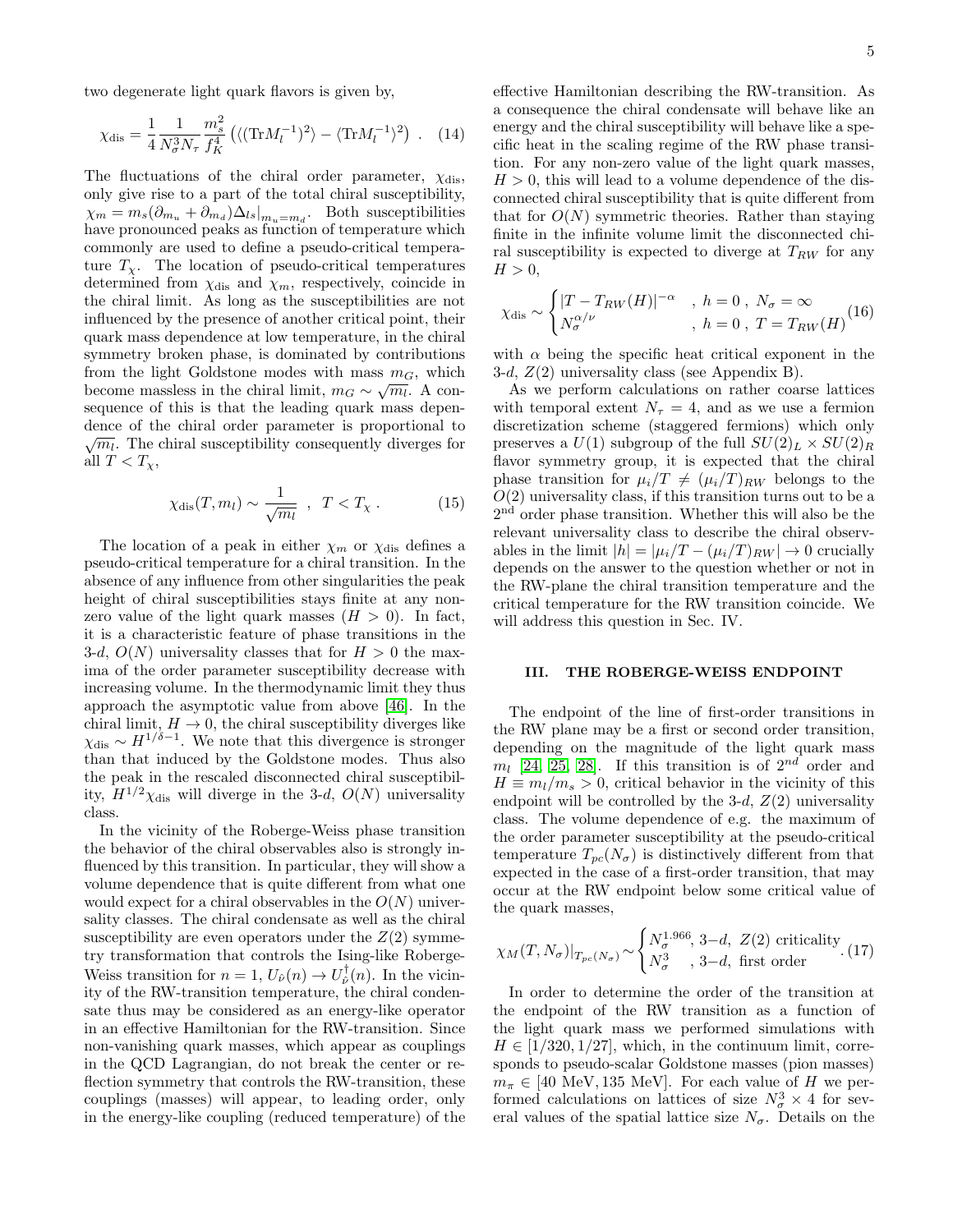

<span id="page-5-0"></span>Figure 2. The RW order parameter M (upper row) and its susceptibility  $\chi_M$  (lower row). From left to right, the figures show results for light quark masses  $m_s/27$ ,  $m_s/160$ , and  $m_s/320$ , respectively. Curves show results from fits using an ansatz motivated by universal scaling in the 3-d,  $Z(2)$  universality class as discussed in the text. Solid parts of the curves reflect the fit range and data sets actually used for the analysis.

simulation parameters and the statistics gathered in our simulations are summarized in Appendix [A.](#page-11-0) In Fig. [2](#page-5-0) we show simulation results for the order parameter M and its susceptibility  $\chi_M$  for three quark mass ratios,  $H = 1/27$ , 1/160 and 1/320.

It is obvious that for all values of  $H$  the peak heights of the order parameter susceptibility (Fig. [2](#page-5-0) (bottom)) grow with increasing volume. The growth rate is substantially smaller than  $N^3_\sigma$ , which one would expect to find in the case of a 1st order phase transition. We also note that the peak height of the susceptibility shows only a weak dependence on the quark mass ratio H.

In Fig. [3](#page-6-0) we show results for the order parameter susceptibility, rescaled by the volume factor expected to be relevant for a first-order transition (top) and a  $Z(2)$  second-order phase transition (bottom), respectively. The rescaled results, obtained for  $H = 1/160$  on lattices with spatial extent  $N_{\sigma} = 16$ , 24 and 32, clearly show that at the pseudo-critical temperature,  $T_{RW}(N_{\sigma})$ , a first-order volume scaling of the peak height is ruled out. The observed volume dependence is in good agreement with the expected 3-d,  $Z(2)$  scaling behavior. We find similar results also at our smallest quark mass value,  $H = 1/320$ . We thus proceed in the following with an analysis of our data in terms of 3-d,  $Z(2)$  scaling functions, taking into account deviations from universal scaling that may arise from corrections-to-scaling or regular contributions to the free energy density, wherever needed.

In order to minimize contributions from such terms we only fitted results obtained on lattices with  $N_{\sigma} \geq 24$ . We first fitted only data for the order parameter using the ansatz  $M = A_M N_{\sigma}^{-\beta/\nu} f_{G,L}(z_f)$ , which depends on three non-universal parameters,  $A_M$ ,  $T_{RW}$ , and  $z_{f,0}$ . As regular contributions to the order parameter would be linear in the external field  $h$ , one expects that regular contributions do not contribute to M in the case of  $h = 0$ . Indeed we find that a fit using the universal scaling ansatz only already gives a good description of the order parameter calculated on smaller lattices with extent  $N_{\sigma} = 16$ . This suggests that contributions from corrections-to-scaling or regular terms are indeed negligible for the order parameter. We then used the parameters  $A_M$ ,  $z_{f,0}$  and  $T_{RW}$  obtained from fits to the order parameter to compare data for  $\chi_M$  as well as the cumulant ratios  $K_2$  and  $B_4$  with the corresponding scaling ansätze. While we find that these ansätze describe the structure of  $\chi_M$  and the ratios  $K_2, B_4$ , we observe deviations which hint at the importance of contributions from regular terms or correctionsto-scaling. In order to take, on the one hand, information from these observables into account but, on the other hand, keep the number of fit parameters small we then decided to perform our final data analysis using a simultaneous fit to the order parameter and its susceptibility,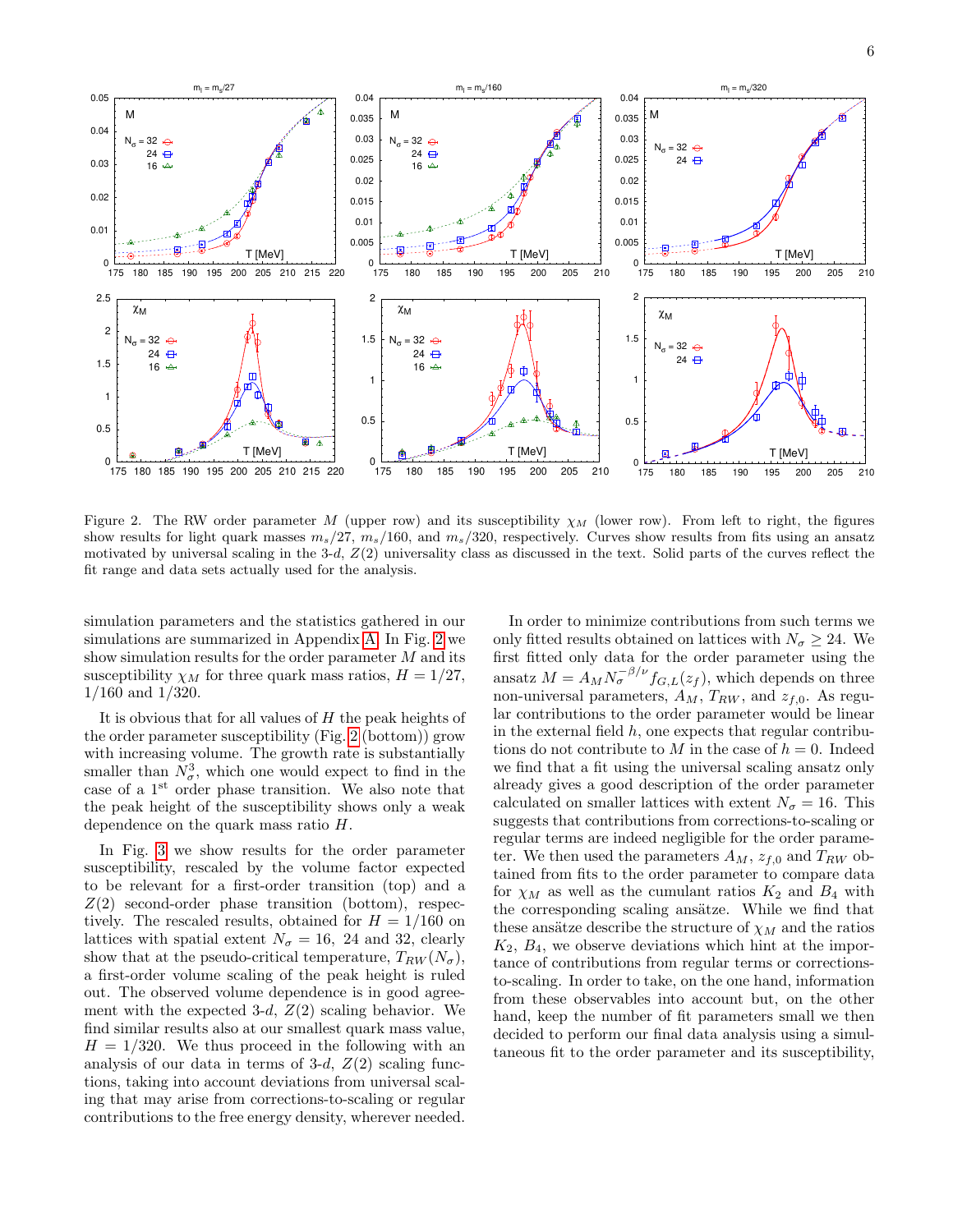

<span id="page-6-0"></span>Figure 3. The order parameter susceptibility  $\chi_M$  in the Roberge-Weiss plane as function of temperature. Results are shown for the quark mass ratio  $H = 1/160$ . The susceptibility has been rescaled by a volume factor appropriate for the expected asymptotic scaling in the case of a first (top) and second (bottom) order transition. Data are plotted relative to the pseudo-critical temperature  $T_{RW}(N_{\sigma}).$ 

including a regular contribution to the latter observable,

<span id="page-6-1"></span>
$$
M = A_M N_{\sigma}^{-\beta/\nu} f_{G,L}(z_f)
$$
  
\n
$$
\chi_M = A_M^2 N_{\sigma}^{\gamma/\nu} f_{\chi,L}(z_f) + \chi_{\text{reg}}(t).
$$
 (18)

We note that in the QCD case, the symmetry broken phase corresponds to the high temperature region whereas in the  $3-d$  Ising model this is the low temperature region. The sign of the scaling variable  $z_f$  thus needs to be interchanged when comparing both models, *i.e.* the non-universal scaling variable  $t_0$  is negative in the case of QCD with an imaginary chemical potential. Consequently the infinite volume limit also is approached differently. From Fig[.10](#page-13-0) (right), shown in Appendix [B,](#page-11-1) it is obvious that the pseudo-critical temperatures increase with increasing volume in the  $3-d$  Ising model. We thus expect the pseudo-critical temperatures to decrease with increasing volume in the case of QCD. This is apparent from the volume dependence of the peak locations in the susceptibilities shown in Fig. [2.](#page-5-0)

In the fit ansatz for  $\chi_M$  we add a regular term  $\chi_{req}(t) = a_0 + a_1t$ . This is consistent with the fact that regular terms do not break the  $Z(2)$  symmetry and thus are even functions in the external field  $h$ . The coefficients  $a_0$  and  $a_1$  will depend on the quark mass ratio H. Furthermore, an implicit quark mass dependence arises through the dependence of  $T_{RW}$  on H. Our final fit, per-

formed simultaneously to M and  $\chi_M$ , thus depends on five parameters, the non-universal parameters  $A_M$ ,  $T_{RW}$ , and  $z_{f,0}$  as well as the leading regular coefficients  $a_0$  and  $a_1$ . The results for the fit parameters in the universal part of the fit ansatz,  $z_{f,0}$  and  $T_{RW}$ , are then used for translating results for the cumulant ratios  $K_2$  and  $B_4$ into a scaling plot. These cumulant ratios are not fitted, but serve as a consistency check using the fit parameters we obtain from fits to  $M$  and  $\chi_M$ , respectively.

For our fits we use data in a range of temperatures that deviate maximally about 5% from the critical temperature  $T_{RW}$ . Details on the fit ranges and the resulting chi-squares of our fits are summarized in Tab. [II.](#page-7-0) The resulting scaling fits are shown in Fig. [2.](#page-5-0) The solid lines indicate the temperature range and data sets used in the fits. Data outside this region and those obtained on lattices with spatial extent  $N_{\sigma} = 16$  have not been included in the fits. This is indicated by dashed lines in Fig. [2.](#page-5-0) Results for the three fit parameters that enter the scaling functions and the two parameters of the polynomial ansatz for the regular part are summarized in Tab. [II.](#page-7-0) In Fig. [4](#page-7-1) we show the rescaled order parameter M and its susceptibility  $\chi_M$  where the fitted regular part has been subtracted from the data.

The cumulant ratio  $K_2$ , introduced in Eq. [8,](#page-3-0) is constructed from M and  $\chi_M$ . It approaches zero at high and  $(\pi/2 - 1)$  at low temperature, respectively [\[39\]](#page-16-13). In the infinite volume limit results for different lattice sizes approach a unique crossing point. From our analysis of the 3-d,  $Z(2)$  finite size scaling functions, presented in Appendix [B,](#page-11-1) we find  $K_2(T_{RW}, \infty) = 0.240(3)$ . This behavior is reflected in the data for  $K_2(T, N_{\sigma})$ , shown in Fig. [5](#page-8-0) (top). Deviations from the unique crossing point result from the regular contribution to  $\chi_M$ . In the vicinity of  $T_{RW}$  the leading correction to scaling arising from the regular term is obtained from Eqs. [8](#page-3-0) and [18,](#page-6-1)

$$
K_{2,\text{reg}}(T_{RW}, N_{\sigma}) = \frac{a_0 + a_1 z_f/(z_{f,0} N_{\sigma}^{1/\nu})}{(A_M f_G(z_f))^2} N_{\sigma}^{-\gamma/\nu} . \tag{19}
$$

The value of  $K_2(T_{RW}, N_{\sigma})$  thus approaches the unique infinite volume value from above, which is consistent with the data shown in Fig. [5](#page-8-0) (top).

In Fig. [5](#page-8-0) (bottom) we show the rescaled data for  $K_2(T, N_{\sigma})$ , which only amounts to a change of the temperature axis from T to  $z_f$ , *i.e.* it only involves the non-universal parameters,  $T_{RW}$  and  $z_{f,0}$ , which are taken from the joint fit to M and  $\chi_M$ .

The qualitative behavior of the Binder cumulant ratio  $B_4$  introduced in Eq. [9](#page-3-2) is quite similar to that of the ratio  $K_2$ . It too has a unique crossing point at  $T_{RW}$ , but depends on a scaling function  $f_B(z_f)$  not directly related to those of the order parameter and its susceptibility. While a comparison of our simulation data with the scaling function  $f_B(z_f)$  is parameter free, taking care of correction to this universal behavior arising from regular terms does require additional parameters entering a fit to the data for  $B_4(T, N_{\sigma})$ . We have not done this here. The scaling function  $f_B(z_f)$ , calculated for the 3-d,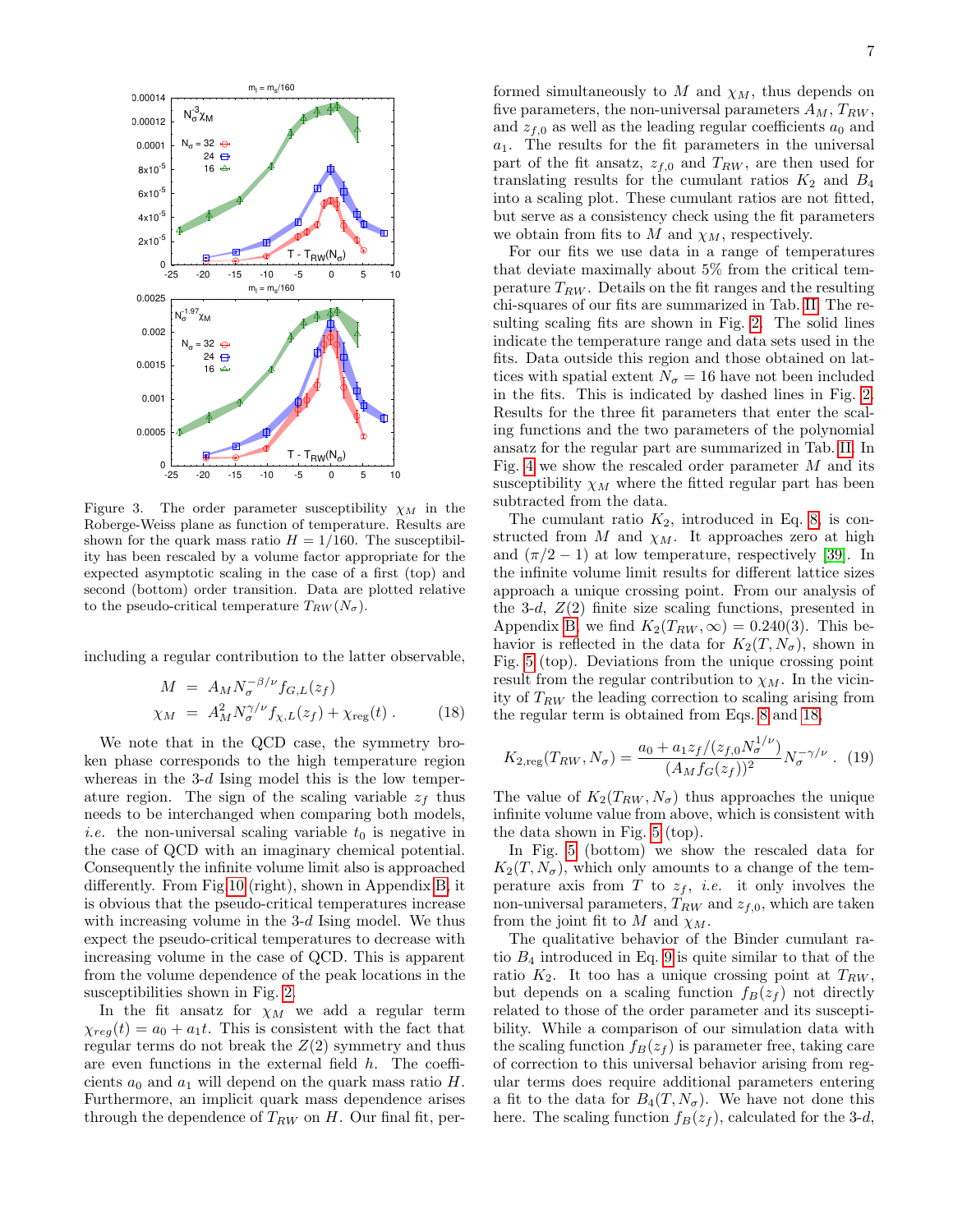

<span id="page-7-1"></span>Figure 4. The rescaled data for M (upper row) and  $\chi_M$  (lower row) obtained on different size lattices and different values of the light quark masses, corresponding to  $H = m_l/m_s = 1/27$  (left), 1/160 (middle) and 1/320 (right). In the case of  $\chi_M$  the fit results for the regular part have been subtracted prior to rescaling the amplitude. Solid lines show the finite size scaling functions for the 3-d,  $Z(2)$  universality class. Their extraction from a new calculation using a 3-d improved Ising model [\[42,](#page-16-16) [43\]](#page-16-17) is given in Appendix [B.](#page-11-1)

| $m_l/m_s$       | fit range [MeV] | $\#\text{dof}$ | /dof      | $z_{f,0}$  | $T_{RW}$ | Αм        | $a_0$    | $a_1$   |
|-----------------|-----------------|----------------|-----------|------------|----------|-----------|----------|---------|
| 197<br>$\sim$ 1 | 194:208         | 19             | $_{1.54}$ | $-1.22(3)$ | 202.4(1) | 0.106(1   | 0.096(4) | 2.5(9)  |
| 1/160           | 186:206         | 29             | $_{1.30}$ | $-1.09(3)$ | 197.3(1) | 0.0962(1) | 0.092(2) | 4.84(5) |
| 1/320           | 186:204         | 23             | 1.97      | $-1.04(1)$ | 196.4(1) | 0.0938(1) | 0.105(3) | 4.82(5) |

<span id="page-7-0"></span>Table II. Fit ranges, number of degrees of freedom for the five parameter fits and  $\chi^2$ /dof of the joint fits to M and  $\chi_M$  for three values of the quark mass ratio  $H = m_l/m_s$ . Results for the non-universal parameters  $z_{f,0}$  and  $T_{RW}$  of the scaling functions, the overall amplitude  $A_M$  controlling the strength of the singular contribution to the order parameter  $M$ , and the parameters  $(a_0, a_1)$  appearing in the polynomial ansatz for the regular contribution to  $\chi_M$  are given in column 5 to 9 of the table.

 $Z(2)$  universality class, is given in Appendix [B.](#page-11-1) It yields for the crossing point  $B_4(T_{RW}, \infty) \equiv f_B(0) = 1.606(2)$ . In Fig. [6](#page-8-1) we give a parameter free comparison of data obtained from our QCD calculations at two different quark mass values to the scaling function  $f_B(z_f)$ .

The results shown for the order parameter as well as its susceptibility and the various ratios for order parameter fluctuations clearly show that we do not have any evidence for the occurrence of a first order phase transition for  $H \geq 1/320$ , *i.e.* for Goldstone pion masses larger than about  $340 \text{ MeV}$  $340 \text{ MeV}$ . In fact, these observables show good agreement with the expected finite size scaling behavior in the 3-d,  $Z(2)$  universality class. As can be seen from the fit parameters listed in Tab. [II](#page-7-0) the amplitude  $A_M$  and the scale parameter  $z_{f,0}$ , which control the peak height of the susceptibility  $\chi_M$  as well as its width show only a mild dependence on the quark mass, *i.e.* on  $H \equiv m_l/m_s$ . We will come back to a discussion of the quark mass dependence of the Roberge-Weiss transition endpoint temperature after the analysis of the chiral observable in the vicinity of  $T_{RW}$ , which is done in the next section. We note in passing that the value for  $T_{RW}$  which we obtain at  $H = 1/27$  is consistent with the scaling of the quark number density  $n_f$  (an alternative order parameter), as well as with the scaling of the Lee-Yang edge singularities extracted from  $n_f$  by analytic continuation to real  $\mu_f$  [\[36](#page-16-11)[–38\]](#page-16-12).

<span id="page-7-2"></span><sup>3</sup> We stress that we do not perform a continuum extrapolation here. All mass and temperature values expressed in physical units thus should only be used for orientation.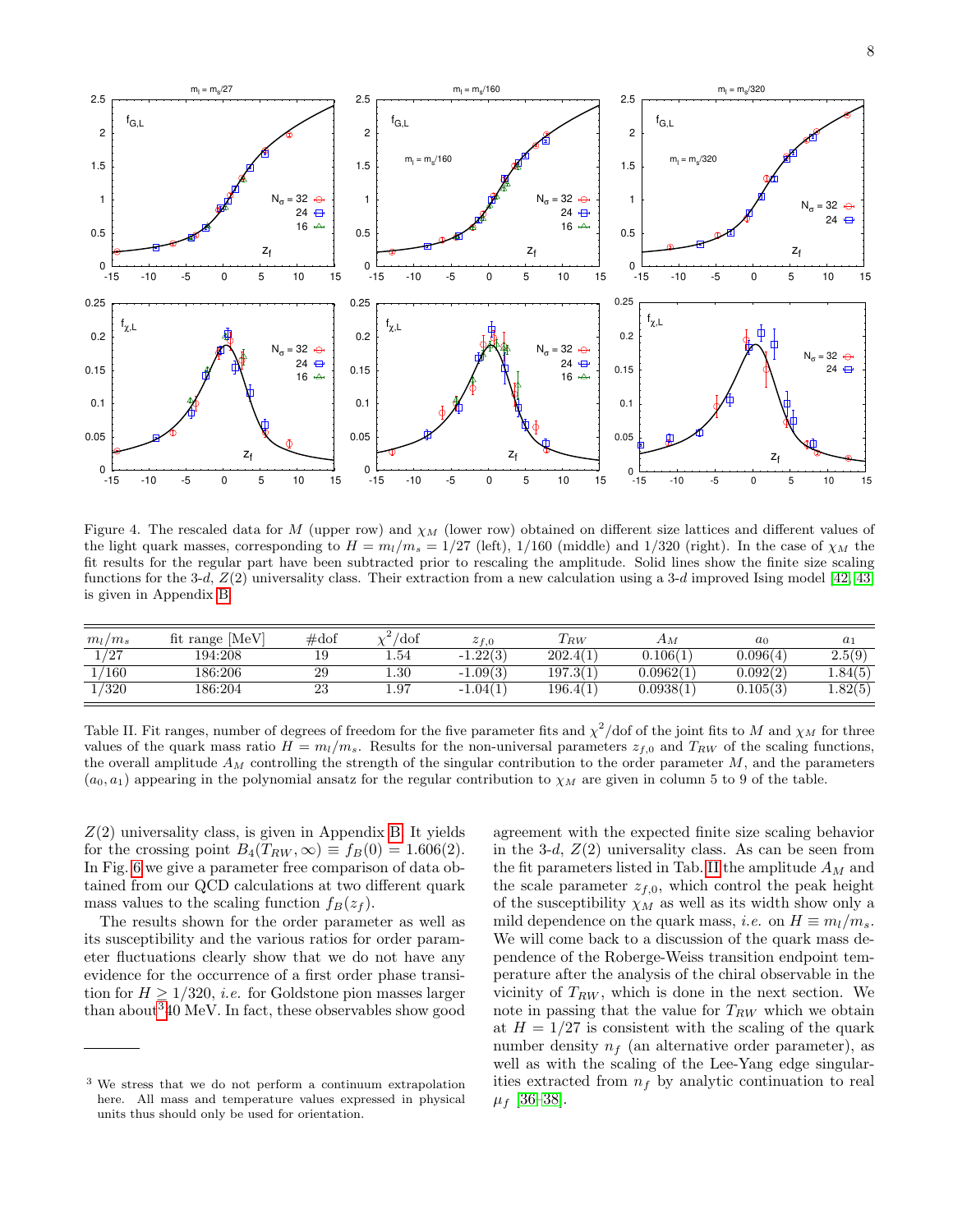

<span id="page-8-0"></span>Figure 5. The order parameter ratio  $K_2(T, N_\sigma)$  as defined in Eq. [8.](#page-3-0) Shown are results for  $K_2$  as function of temperature (top) and versus the finite size scaling variable  $z_f$  (bottom). The figures are for a light to strange quark mass ratio  $H =$  $m_l/m_s = 1/27$ . The curves in the figures are obtained from the universal ratio of scaling functions,  $f_{\chi,L}(z_f)/f_{G,L}^2(z_f)$  using the non-universal parameters obtained from the joint fit to M and  $\chi_M$  as discussed in the text.

# IV. CHIRAL SYMMETRY RESTORATION IN THE ROBERGE-WEISS PLANE

As discussed in Sec. II.B the chiral condensate and its susceptibility play a particular role when studying the phase structure of QCD with an imaginary chemical potential. On the one hand the chiral condensate is the order parameter for the chiral phase transition. In the chiral limit, it will vanish above the chiral phase transition temperature  $T_{\chi}(\mu)$  for any value of the imaginary chemical potential. In the vicinity of  $T_\chi$  and for nonzero values of the light quark masses, the properties of the order parameter  $\Delta_{ls}$  and the chiral susceptibility  $\chi_m$ (or  $\chi_{\text{dis}}$ ) will be controlled by universal scaling relations in the 3-d,  $O(4)$  $O(4)$  $O(4)$  universality class<sup>4</sup>, if the critical region is not influenced by the presence of other singularities.



<span id="page-8-1"></span>Figure 6. The cumulant ratio  $B_4(T, N_\sigma)$  as defined in Eq. [9.](#page-3-2) Shown are results for  $B_4$  as function of temperature (top) and versus the finite size scaling variable  $z_f$  (bottom). The figures are for a light to strange quark mass ratio  $H = m_l/m_s =$ 1/160. The curves in the figures are obtained from the universal finite size scaling functions  $f_B(z_f)$  given in Appendix [B.](#page-11-1)

The latter scenario becomes of relevance in the Roberge-Weiss plane, where an additional  $Z(2)$  symmetry emerges that leads to a second order phase transition at non-zero values of the quark mass, as discussed in the previous section. It thus needs to be clarified to what extent this transition influences the chiral phase transition, which in turn is reflected in the properties of  $\Delta_{ls}$  and  $\chi_{dis}$ .

In Fig. [7](#page-9-0) (top) and (bottom) we show results for  $\Delta_{ls}$ and  $\chi_{\text{dis}}$ , respectively. The finite size dependence of the chiral condensate follows a pattern, which is qualitatively consistent with the finite size scaling behavior of  $O(N)$ symmetric spin models. However, in particular when looking at the volume dependence of the chiral susceptibility in the vicinity of the Roberge-Weiss phase transition temperature, it is clear that the behavior is distinctively different from that in  $O(N)$  models. In the latter case the peak height of the susceptibilities (slightly) decreases with increasing volume for any non-zero, fixed values of H [\[15,](#page-15-19) [46\]](#page-16-20). However, the results for  $\chi_{\text{dis}}$ , presented in Fig. [7](#page-9-0) (bottom) for three values of the light quark masses, clearly show an increase of the peak height with increasing volume.

The volume dependence of the peak height is weaker

<span id="page-8-2"></span><sup>4</sup> As we are working with a staggered fermion formulation on rather coarse lattices the  $O(4)$  symmetry is explicitly broken and the relevant symmetry group rather is  $O(2)$ .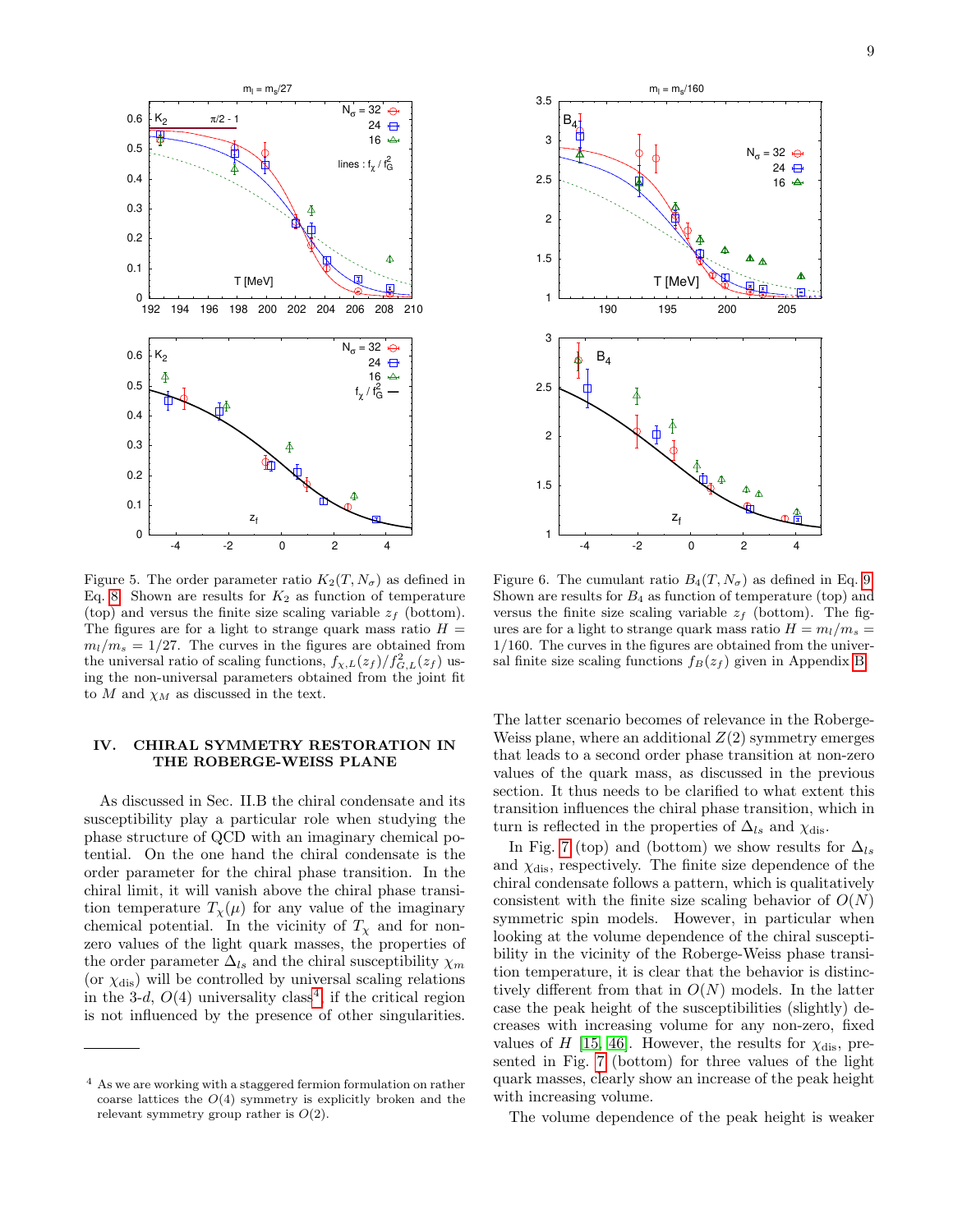

<span id="page-9-0"></span>Figure 7. The chiral condensate versus temperature for  $H = 1/27$  (left),  $1/160$  (middle) and  $1/320$  (right) for different volumes.

than that of the order parameter susceptibility discussed in the previous section. This is expected for the susceptibility of an energy-like observable. The finite-size scaling of the peak height of a specific-heat-like suscep-tibility is given by Eq. [16,](#page-4-0) *i.e.*  $\chi_{\text{dis}}^{\text{peak}} \sim N_{\sigma}^{\alpha/\nu}$ , with  $\alpha/\nu = 0.1726(65)$ . This should be compared to an exponent  $\gamma/\nu \simeq 1.966$ , which is the relevant scaling exponent for a magnetization-like susceptibility.

On the lattices analyzed so far the peak height of  $\chi_{\text{dis}}$  increases faster than expected for a specific-heatlike observable in the 3-d,  $Z(2)$  universality class. When comparing the peak heights on subsequent lattice sizes,  $N_{\sigma}$  = 16, 24 and 32, for our largest quark mass ratio,  $H = 1/27$ , we find for the ratios of peak heights  $(24/16)^{1.38}$  and  $(32/24)^{0.97}$ , respectively. Already in this case, and even more so for the smaller quark mass ratios, it is evident from Fig. [7](#page-9-0) (bottom) that the disconnected chiral susceptibility suffer from large finite volume effects, which become more severe for smaller quark masses. It thus is conceivable that the lattice sizes used in our current analysis are not sufficient to determine the correct scaling exponents for chiral observables.

A similar behavior is found for the temperature derivative of  $\Delta_{ls}$ . Also its peak height increases with increasing volume, suggesting that  $\Delta_{ls}$  will have an infinite slope at  $T_{RW}$ . The observed volume dependence of  $\Delta_{ls}$  and  $\chi_{dis}$ thus is qualitatively consistent with the finite-size scaling behavior expected for energy-like observables in the vicinity of a phase transition controlled by  $Z(2)$  symmetry breaking, although a detailed quantitative analysis will require calculations on larger lattices and smaller quark masses.

It is obvious from Fig. [7](#page-9-0) that, unlike the order parameter susceptibility, the disconnected chiral susceptibility shows a strong quark mass dependence. As discussed in Sec. [II,](#page-1-1) in a phase with broken chiral symmetry, i.e. for temperatures  $T < T_{\chi}$ , the disconnected chiral susceptibility will diverge as  $H^{-1/2}$  for any value of the temperature, due to the presence of a light Goldstone mode. In Fig. [8](#page-10-0) (top) we show the disconnected chiral susceptibility on the largest lattice available  $(N_{\sigma} = 32)$  and in Fig. [8](#page-10-0) (bottom) we show the rescaled susceptibility,  $H^{1/2}\chi_{\text{dis}}(T)$ . At  $T < T_{\chi_{\text{dis}}^{\text{peak}}}$  this rescaled susceptibility seems to approach a constant value, while for  $T>T^{\text{peak}}_{\chi_{\text{dis}}}$ it approaches zero.

In the vicinity of a critical point belonging to the  $3-d$ ,  $O(N)$  universality classes also the peak of the rescaled susceptibility is expected to diverge in the limit  $H \to 0$ ,  $T \to T_{\chi}$ . As can be seen in Fig. [8](#page-10-0) the peak height of  $\chi_{\text{dis}}$  clearly rises with decreasing H. However, from the rescaled data shown in that figure one can deduce that at least for fixed finite volume the apparent exponent c controlling the quark mass dependence,

$$
\chi_{\rm dis}^{\rm max} \sim H^{-c} \,,\tag{20}
$$

is smaller than  $1/2$ . In fact, the ratio of the two subsequent peak values for  $(H_1, H_2) = (1/27, 1/160)$  and for  $(H_2, H_3) = (1/160, 1/320)$  gives the value  $c \simeq 0.4$  and 0.22, respectively.

While it is thus evident that the chiral susceptibility will diverge in the chiral limit at low temperatures, quantifying the quark mass dependence of the peak height and its interplay with the volume dependence induced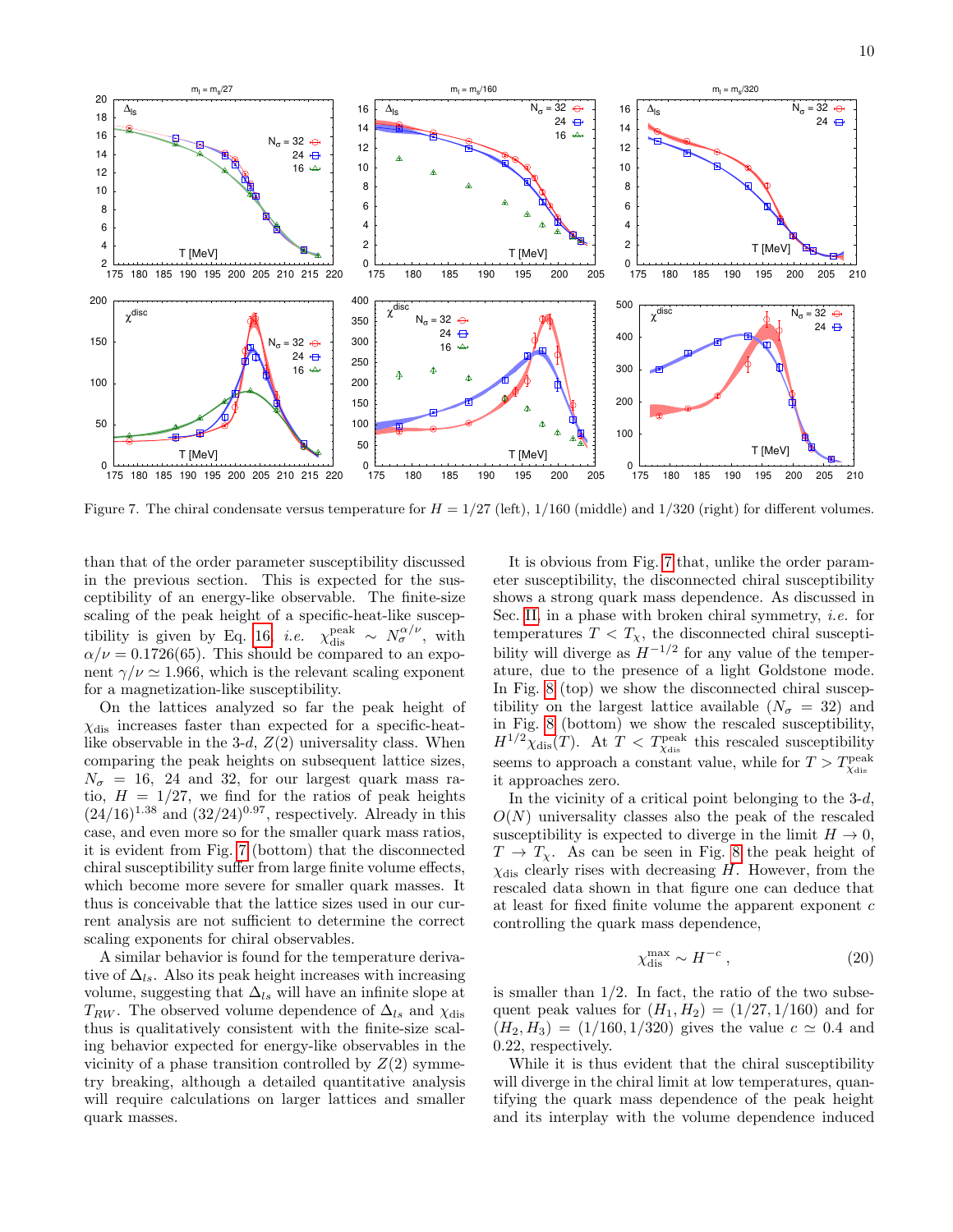

<span id="page-10-0"></span>Figure 8. The disconnected chiral susceptibility  $\chi_{disc}$  calculated on lattices of size  $32<sup>3</sup> \times 4$  for several values of the light quark masses expressed in units of the strange quark mass  $(H = m_l/m_s)$  (top) and the same observable rescaled by a factor  $H^{1/2}$  (bottom) versus temperature.

| $m_l/m_s$ | $T_{\Delta_{ls}}^{\rm infl.}$ | $T_{\chi_{\rm dis}}^{\rm peak}$ |
|-----------|-------------------------------|---------------------------------|
| 1/27      | 203.9(7)                      | 203.5(2)                        |
| 1/160     | 198.1(6)                      | 198.5(2)                        |
| 1/320     | 197.2(6)                      | 195.9(6)                        |

<span id="page-10-1"></span>Table III. Pseudo-critical temperatures deduced from the inflection point of the chiral condensate  $(T^{\text{infl.}}_{\Delta_{ls}})$  and the peak of the disconnected chiral susceptibility  $(T_{\chi_{\text{dis}}}^{\text{peak}})$ . Results are from calculations on a  $32^3 \times 4$  lattice.

by the RW transition is beyond the scope of our current analysis. Disentangling the subtle interplay between infinite volume and chiral limits requires further analyses on larger lattices.

Finally we want to discuss whether or not the chiral phase transition temperature  $T_{\chi}$  and the RW transition temperature  $T_{RW}$  coincide. The temperature at the peak of  $\chi_{\text{dis}}$ , *i.e.*  $T_{\chi_{\text{dis}}}(H)$ , decreases with decreasing mass. In fact, this closely follows the quark mass dependence found for the critical temperatures determined from the scaling fits to the order parameter M and its susceptibility,  $\chi_M$ . In Tab. [IV](#page-10-1) we summarize results for the location of peaks of the chiral susceptibility as well as the inflec-



<span id="page-10-3"></span>Figure 9. Quark mass dependence of the critical temperature for the RW phase transition (red band), determined from the location of peaks in  $\chi_M$ , and the pseudo-critical temperature for the chiral phase transition (blue band) obtained from the inflection point of  $\Delta_{ls}$  on lattices of size  $32^3 \times 4$ . The band reflects the variation of fits using the ansatz given in Eq. [21](#page-10-2) with fixed  $1/\beta\delta \in [0.599, 0.8]$  as discussed in the text.

tion point of the chiral order parameter. These results have been obtained using the largest lattices available,  $32^3 \times 4$ .

In Fig. [9](#page-10-3) we compare the pseudo-critical temperatures obtained from chiral observables on this largest available lattice with the infinite volume critical temperature of the RW phase transition. Obviously the pseudo-critical temperatures agree with each other within errors and also are in good agreement with  $T_{RW}(H)$  given in Tab. [II.](#page-7-0) Differences are about 1 MeV and slightly decrease with decreasing H.

Our current data suggest that the chiral and RW phase transitions may coincide in the chiral limit. In that case the RW endpoint will be a multi-critical point [\[47,](#page-16-21) [48\]](#page-16-22) and one does not expect to find  $Z(2)$  or  $O(N)$  critical behavior. The critical temperature generally is expected to scale like

<span id="page-10-2"></span>
$$
T_{RW}(H) = T_{RW}(0) + aH^{1/\beta\delta} \,. \tag{21}
$$

In order to extrapolate the RW phase transition temperature and the chiral pseudo-critical temperatures to the chiral limit,  $H \to 0$ , we performed two parameter fits, using Eq. [21,](#page-10-2) and keeping the combination of critical exponent  $\beta\delta$  fixed. Since we are not aware of a settled set of exponents for this specific multi-critical case, we used the range  $0.599 \le 1/\beta\delta \le 0.8$ , which covers the values for the three dimensional  $O(2)$   $(0.599)$  and  $Z(2)$   $(0.639)$ universality classes, as well as mean-field exponents for critical  $(2/3)$  and tri-critical  $(4/5)$  behavior. Fits with these ansätze indeed give a viable description of the data for  $T_{RW}(H)$  and the pseudo-critical temperatures for the chiral phase transition. The extracted critical temperatures grow slightly with increasing  $1/\beta\delta$ . Averaging over the fit results for the four sets of critical exponents given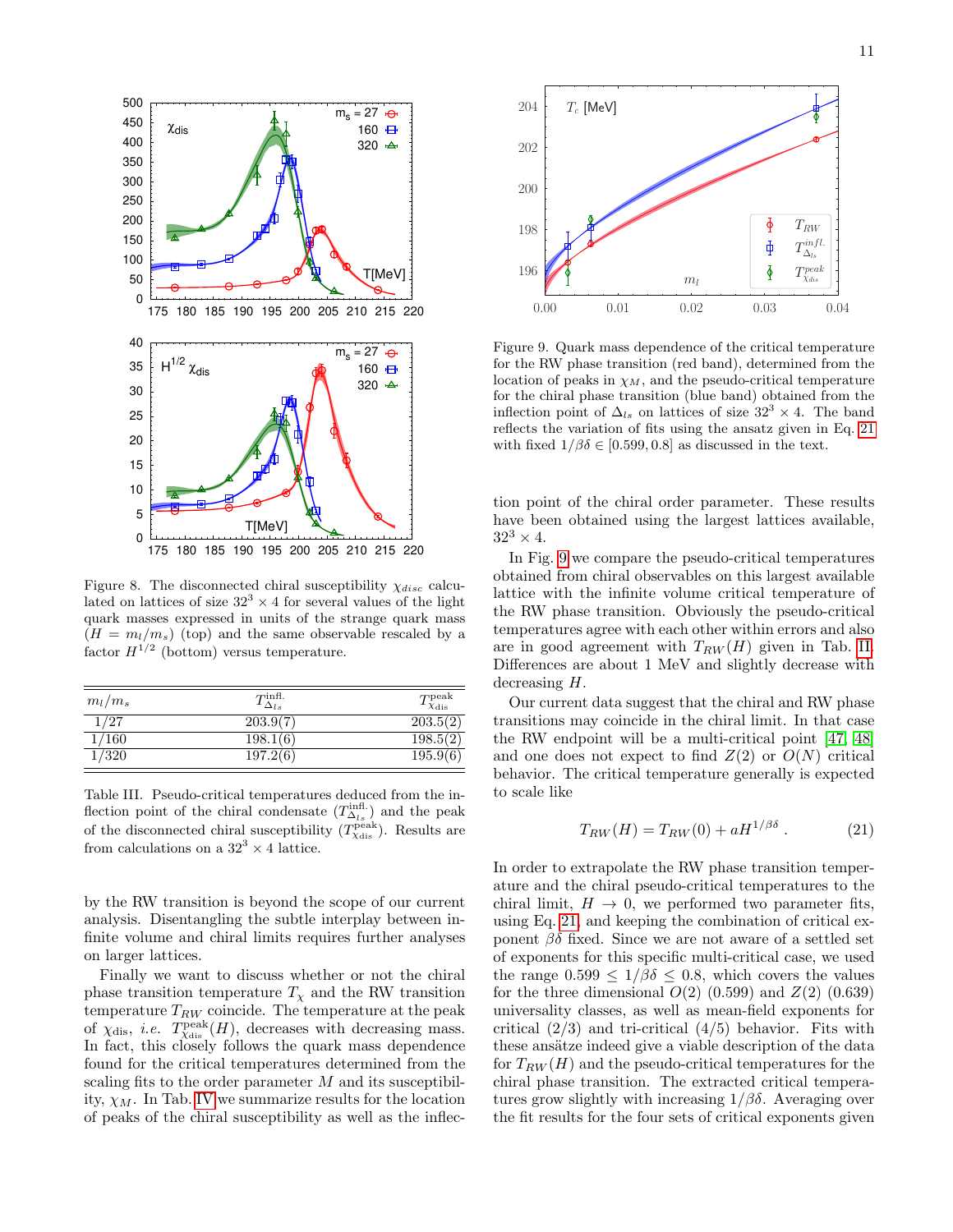above, we find for the RW phase transition temperature

$$
T_{RW} \equiv T_{RW}(0) = 195.0(6) \text{ MeV}. \qquad (22)
$$

Similarly we find as an estimate for the chiral phase transition temperature from the results for pseudo-critical temperatures obtained on a  $32^3 \times 4$  lattice,

$$
T_{\chi} = 195.6(6) \text{ MeV}. \tag{23}
$$

The corresponding fits are shown in Fig. [9.](#page-10-3) In view of the uncertainties regarding our extrapolations and taking into account that our estimates for the pseudo-critical temperatures  $T_{\chi}(H)$  are not yet extrapolated to the thermodynamic limit, we quote  $T_{RW} = 195(1)$  MeV as our first estimate for the phase transition temperature in the chiral limit.

#### V. CONCLUSIONS

We analyzed scaling behavior in the vicinity of the endpoint of the line of first order phase transitions in the Roberge-Weiss plane. Our calculations, have been performed in  $(2+1)$ -flavor QCD using the Highly Improved Staggered Quark action on coarse lattices of size  $N_{\sigma}^3 \times 4$ . The strange quark mass has been tuned to its physical value. By varying the spatial extent of the lattice in the range  $16 \leq N_{\sigma} \leq 32$  we performed a finite size scaling analysis for different values of the light quark mass corresponding to the ratios,  $H \equiv m_l/m_s = 1/27, 1/160, 1/320$ , which in the continuum limit corresponds to pion masses in the range 40 MeV $\leq m_{\pi} \leq 135$  MeV.

We find that the RW phase transition at the endpoint of a line of first order phase transition is second order in the 3-d,  $Z(2)$  universality class for the entire quark mass regime explored by us. The chiral order parameter and the related disconnected chiral susceptibility show scaling behavior that is consistent with that of energy- and specific-heat like observables in this universality class. The pseudo-critical temperatures obtained from peaks of the disconnected chiral susceptibility and the susceptibility of the order parameter for the RW transition differ by at most 1 MeV at the quark mass ratios considered by us and show similar quark mass dependence. This suggests that the RW and chiral phase transition temperatures coincide or differ by not more than 1 MeV in the chiral limit. On the coarse lattice used for these calculations we estimate for the RW transition temperature in the chiral limit  $T_{RW} = 195(1)$  MeV.

### ACKNOWLEDGMENTS

This work was supported in part by the Deutsche Forschungsgemeinschaft (DFG) through the grant 315477589-TRR 211 and the grant 05P18PBCA1 of the German Bundesministerium für Bildung und Forschung

and the grant 283286 of the European Union. F.C. and O.P. also acknowledge support by the state of Hesse within the Research Cluster ELEMENTS (Project ID 500/10.006). Numerical calculations have been made possible through Partnership for Advanced Computing in Europe (PRACE) grants at the Swiss National Supercomputing Centre (CSCS), Switzerland, and grants at the Gauss Centre for Supercomputing at Jülich supercomputer center, Germany. These grants provided access to resources on Piz Daint at CSCS as well as on JUQUEEN and JUWELS in Jülich. Additional calculations have been performed on the GPU clusters at Bielefeld University, Germany, the LOEWE-CSC cluster at Goethe University Frankfurt, Germany, and the  $PC<sup>2</sup>$  at Paderborn University, Germany. We thank the HPC.NRW team in Bielefeld for its support.

#### <span id="page-11-0"></span>Appendix A: Statistics and run parameters

We summarize here the statistics collected on different size lattices for the different quark mass and temperature values used in our calculations. The temperature values, T, given in the second column of Tab. [IV](#page-12-0) are obtained from the gauge coupling  $\beta$  given in the first column by using the parametrization of the kaon decay constant in lattice units,  $af_K$  [\[34\]](#page-16-9), along the line of constant physics for physical light  $(m_l)$  and strange  $(m_s)$  quark masses,  $m_l = m_s/27$ .

### <span id="page-11-1"></span>Appendix B: Finite-size scaling functions for the 3-d,  $Z(2)$  universality class

We summarize here our analysis of the finite-size scaling functions in the 3-d,  $Z(2)$  universality class, which we have determined for the purpose of the study presented here. We used the  $Z(2)$  symmetric  $\lambda \phi^4$  model in three dimensions [\[42\]](#page-16-16), with a coupling  $\lambda = 1.1$  optimized to suppress contributions from corrections-to-scaling in the calculation of basic observables, e.g. the order parameter M, its susceptibility  $\chi_M$  (Eq. [7\)](#page-3-3) and moments of the order parameter, which enter the calculation of universal ratios introduced in Eqs. [8](#page-3-0) and [9.](#page-3-2) This model has been used previously to determine scaling functions and critical exponents for 3-d,  $Z(2)$  symmetric models [\[42,](#page-16-16) [43\]](#page-16-17). In our spin model calculations we used a cluster algorithm program that has been used previously in studies of  $Z(2)$ spin models [\[43\]](#page-16-17).

In the vicinity of a critical point the free energy density of a thermodynamic system may be written in terms of singular  $(f_s)$  and regular  $(f_r)$  contributions,

$$
f(T, h, N_{\sigma}) \simeq b^{-d} f_s(b^{1/\nu} t/t_0, b^{\beta\delta/\nu} h/h_0, b l_0/N_{\sigma})
$$
  
+ $f_r(T, h, N_{\sigma}),$  (B1)

where  $f_s$  is a homogeneous function of the reduced temperature  $t = (T - T_c)/T_c$ , the symmetry breaking field h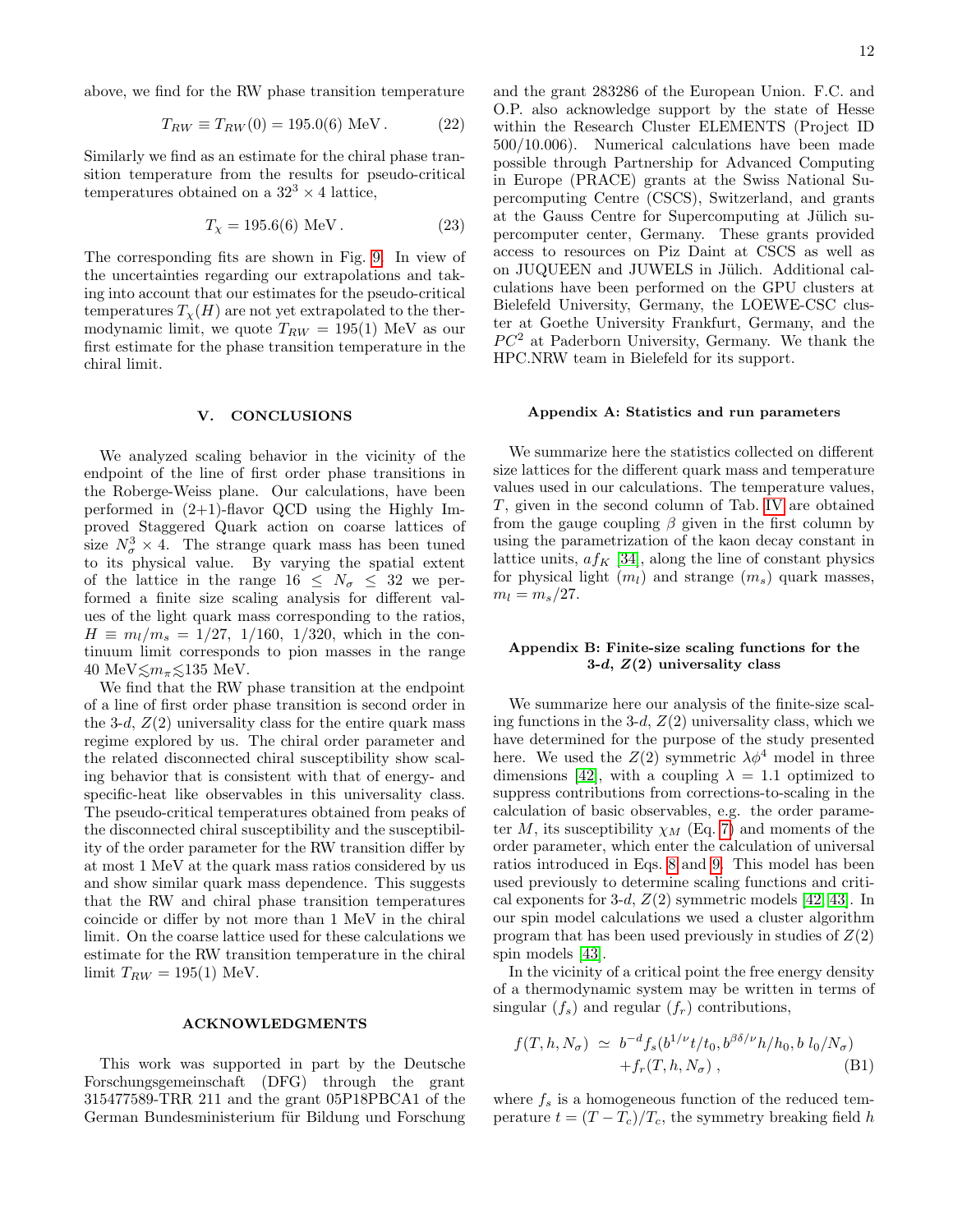| $\beta$            | T[MeV]          | $\boldsymbol{m}_s$ | $\frac{N_\sigma^3 \times N_\tau = 16^3 \times 4}{U_1}$     | $\overline{U_1}_{/2}$ | $\overline{U_{1/2}}$     |
|--------------------|-----------------|--------------------|------------------------------------------------------------|-----------------------|--------------------------|
|                    |                 |                    | $(m_l = m_s/27)$                                           | $(m_l = m_s/160)$     | $(m_l = m_s/320)$        |
| 5.850              | 178.29          | 0.1424             | 9120                                                       | 8140                  |                          |
| $5.875\,$          | 182.98          | 0.1368             |                                                            | 13680                 |                          |
| 5.900              | 187.79          | 0.1320             | 13280                                                      | 36740                 |                          |
| $5.925\,$          | 192.75          | 0.1275             | 81520                                                      | 36120                 |                          |
| 5.940              | 195.79          | 0.1248             |                                                            | 36740                 |                          |
| $5.950\,$          | 197.85          | 0.1230             | 85660                                                      | 39280                 |                          |
| 5.960              | 199.93          | 0.1211             |                                                            | 62540                 |                          |
| 5.970              | 202.03          | 0.1192             |                                                            | 89820                 |                          |
| $5.975\,$          | 203.09          | 0.1183             | 85240                                                      | 93780                 |                          |
| 5.980              | 204.15          | 0.1173             |                                                            |                       | $\overline{\phantom{0}}$ |
| 5.990              | 206.30          | 0.1155             |                                                            | 51520                 |                          |
| 6.000              | 208.48          | 0.1138             | 92380                                                      |                       |                          |
| $6.025\,$          | 214.01          | 0.1100             | 10000                                                      |                       |                          |
| 6.038              | 216.95          | 0.1082             | 10000                                                      |                       |                          |
|                    |                 |                    |                                                            |                       |                          |
| $\overline{\beta}$ | T[MeV]          | $\boldsymbol{m}_s$ | $\frac{N_{\sigma}^3 \times N_{\tau} = 24^3 \times 4}{U_1}$ | $\overline{U_{1/2}}$  | $\overline{U_{1/2}}$     |
|                    |                 |                    | $(m_l = m_s/27)$                                           | $(m_l = m_s/160)$     | $(m_l = m_s/320)$        |
| 5.850              | 178.29          | 0.1424             |                                                            | 5380                  | 77060                    |
| $5.875\,$          | 182.98          | 0.1368             |                                                            | 46580                 |                          |
| 5.900              | 187.79          | 0.1320             | 41840                                                      | 32260                 | 69140                    |
| $5.925\,$          | 192.75          | 0.1275             | 86880                                                      | 91380                 | 80140                    |
| 5.940              | 195.79          | 0.1248             |                                                            | 163120                | 92960                    |
| 5.950              | 197.85          | 0.1230             | 41180                                                      | 240320                | 183660                   |
| $5.960\,$          | 199.93          | 0.1211             | 79860                                                      | 231880                | 262980                   |
| $5.970\,$          | $202.03\,$      | 0.1192             | 116280                                                     | 234220                | 229480                   |
| $5.975\,$          | 203.09          | 0.1183             | 185500                                                     | 190140                | 207500                   |
| 5.980              | 204.15          | 0.1173             | 207300                                                     |                       |                          |
| $5.990\,$          | 206.30          | 0.1155             | 188960                                                     | 66400                 | 57660                    |
| $6.000\,$          | 208.48          | 0.1138             | 89140                                                      |                       |                          |
| 6.025              | 214.01          | 0.1100             | 14340                                                      |                       |                          |
|                    |                 |                    |                                                            |                       |                          |
| $\overline{\beta}$ | $T[\text{MeV}]$ | $\boldsymbol{m}_s$ | $\frac{N_{\sigma}^3 \times N_{\tau} = 32^3 \times 4}{U_1}$ | $U_{1/2}$             | $U_{1/2}$                |
|                    |                 |                    | $(m_l = m_s/27)$                                           | $(m_l = m_s/160)$     | $(m_l = m_s/320)$        |
| 5.850              | 178.29          | 0.1424             | 40180                                                      | 34900                 | 48560                    |
| $5.875\,$          | 182.98          | 0.1368             |                                                            | 33400                 | 52820                    |
| 5.900              | 187.79          | 0.1320             | 74560                                                      | 39600                 | 64440                    |
| $5.925\,$          | 192.75          | 0.1275             | 73800                                                      | 116060                | 85000                    |
| $5.932\,$          | 194.16          | 0.1263             |                                                            | 141760                |                          |
| 5.940              | $195.79\,$      | 0.1248             |                                                            | 120460                | 128220                   |
| 5.945              | 196.82          | 0.1237             |                                                            | 86140                 |                          |
| 5.950              | 197.85          | 0.1230             | 73260                                                      | 267340                | 136360                   |
| $5.955\,$          | 198.88          | 0.1219             |                                                            | 209420                |                          |
| $5.960\,$          | 199.93          | 0.1211             | 72960                                                      | 179880                | 95000                    |
| $5.970\,$          | 202.03          | 0.1192             | 162502                                                     | 232320                | 95000                    |
| $5.975\,$          | 203.09          | 0.1183             | 256800                                                     | 94700                 | 95000                    |
| $5.980\,$          | 204.15          | 0.1173             | 421780                                                     |                       |                          |
| 5.990              | 206.30          | 0.1155             | 37600                                                      |                       | 95000                    |
| 6.000              | 208.48          | 0.1138             | 39700                                                      |                       |                          |
| $6.025\,$          | 214.01          | 0.1100             | 44460                                                      |                       |                          |

<span id="page-12-0"></span>Table IV. Parameters used in simulations with the HISQ action on lattices of size  $N_{\sigma}^3 \times 4$  with  $N_{\sigma} = 16, 24$  and 32. Calculations are done on a line of constant physics defined by  $m_l/m_s = 1/27$  [\[31\]](#page-16-6). The strange quark masses,  $m_s$  in units of the lattice spacing a are given in column 3. In columns 4 to 6 the number of configurations  $(U_\tau)$  is given. They have been stored and analyzed after RHMC trajectories of unit length  $(\tau = 1)$  for  $m_l = m_s/27$  and half-length  $(\tau = 1/2)$  for  $m_l = m_s/160$  and  $m_s/320$ .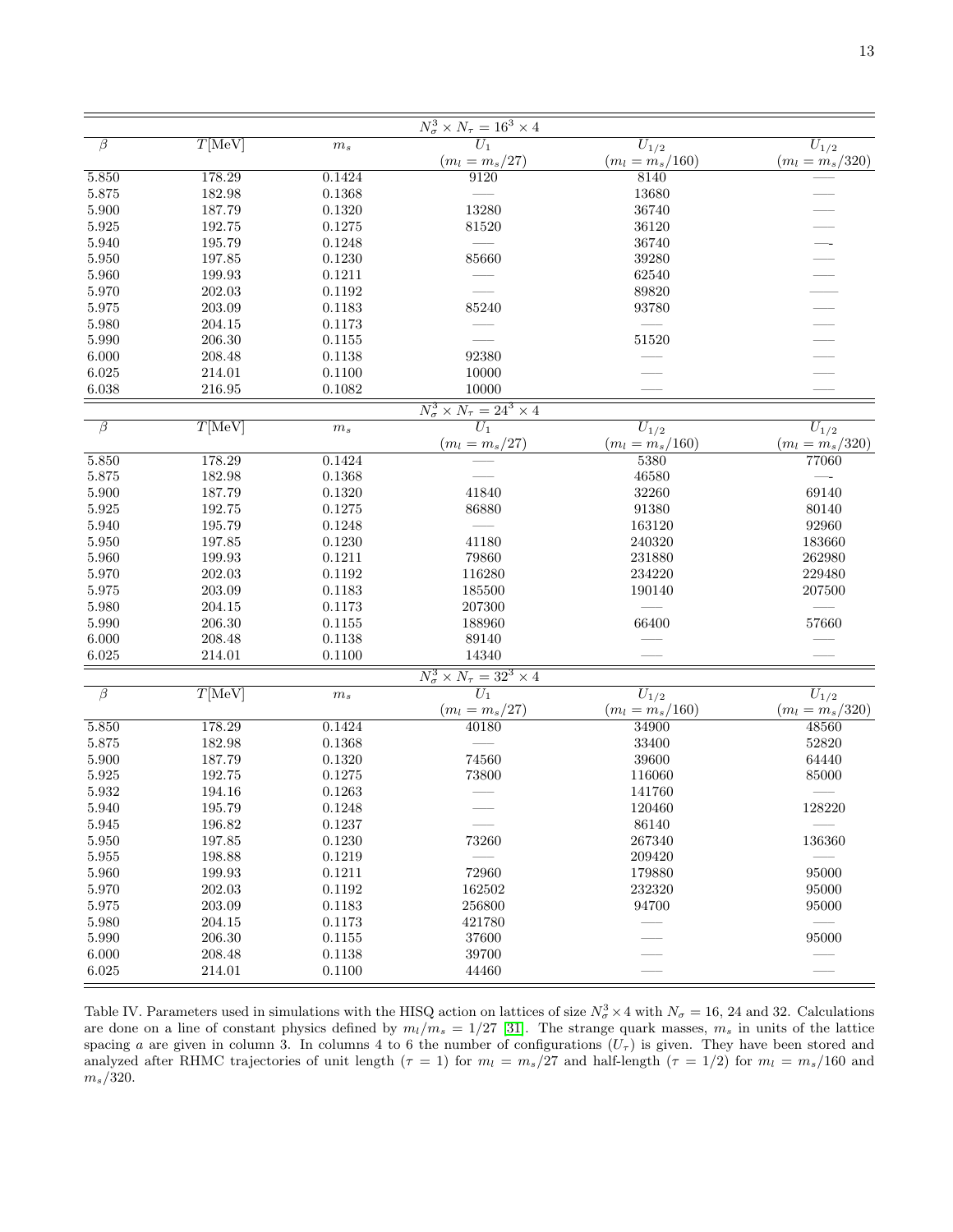|                                                                                                                                                                                                                                                                                                                                                                                                                                                                | $f_{G,L}$<br>$(X \equiv M)$ | $f_{\chi,L}$<br>$(X \equiv \chi)$ | $f_B$<br>$(X \equiv B)$ |
|----------------------------------------------------------------------------------------------------------------------------------------------------------------------------------------------------------------------------------------------------------------------------------------------------------------------------------------------------------------------------------------------------------------------------------------------------------------|-----------------------------|-----------------------------------|-------------------------|
|                                                                                                                                                                                                                                                                                                                                                                                                                                                                | 0.8805662149                | 0.1865488600                      | 1.6065371552            |
| $a_{X,0}^-$<br>$a_{X,0}$<br>$a_{X,1}$                                                                                                                                                                                                                                                                                                                                                                                                                          | $-0.1584278821$             | $-0.0104687427$                   | 0.1989027253            |
| $a_{X,2}$<br>$u_{X,2}$                                                                                                                                                                                                                                                                                                                                                                                                                                         | 0.0142736924                | $-0.0100293663$                   | 0.0064790830            |
| $a_{X,3}^-$                                                                                                                                                                                                                                                                                                                                                                                                                                                    | 0.0025568274                | 0.0028114078                      | $-0.0084125406$         |
|                                                                                                                                                                                                                                                                                                                                                                                                                                                                | $-0.0005075252$             | 0.0014778888                      | $-0.0020075417$         |
|                                                                                                                                                                                                                                                                                                                                                                                                                                                                | $-0.0001413044$             | 0.0002217242                      | $-0.0002113839$         |
| $\overset{a_{X,4}^{-}}{a_{X,5}^{-}}\atop{\overset{a_{X,6}^{-}}{a_{X,6}^{-}}}% \quad \  \  \text{and} \quad \  \  \text{and} \quad \  \  \text{and} \quad \  \  \text{and} \quad \  \  \text{and} \quad \  \  \text{and} \quad \  \text{and} \quad \  \  \text{and} \quad \  \  \text{and} \quad \  \  \text{and} \quad \  \  \text{and} \quad \  \  \text{and} \quad \  \  \text{and} \quad \  \  \text{and} \quad \  \  \text{and} \quad \  \text{and} \quad$ | $-0.0000114824$             | 0.0000145429                      | $-0.0000110571$         |
| $a_{X,7}^-$                                                                                                                                                                                                                                                                                                                                                                                                                                                    | $-0.0000003209$             | 0.0000003601                      | $-0.0000002338$         |
|                                                                                                                                                                                                                                                                                                                                                                                                                                                                | 0.0011813845                | 0.0031707877                      | $-0.0007241079$         |
|                                                                                                                                                                                                                                                                                                                                                                                                                                                                | $-0.0005394937$             | $-0.0004630978$                   | $-0.0008517606$         |
|                                                                                                                                                                                                                                                                                                                                                                                                                                                                | 0.0000710128                | 0.0000374132                      | 0.0001602846            |
| $\begin{array}{c} \hline a_{X,3}^+ \\ a_{X,4}^+ \\ a_{X,5}^+ \\ a_{X,6}^+ \end{array}$                                                                                                                                                                                                                                                                                                                                                                         | $-0.0000044217$             | $-0.0000015983$                   | $-0.0000107549$         |
| $a_{X,7}^{+}$                                                                                                                                                                                                                                                                                                                                                                                                                                                  | 0.0000001088                | 0.0000000280                      | 0.0000002530            |

<span id="page-13-2"></span>Table V. Parametrization of the finite size scaling functions for the order parameter  $(f_{G,L}(z_f))$ , its susceptibility  $(f_{\chi,L}(z_f))$  and the Binder cumulant  $(f_B(z_f))$ . Given are the expansion coefficients  $a_{X,n}^{\pm}$  used for expansions around  $z_f = 0$ . The asymptotic coefficients used for  $z_f \to \pm \infty$  are given in Eq. [B13.](#page-14-0)



<span id="page-13-0"></span>Figure 10. Finite-size scaling functions of the order parameter (top) and its susceptibility (bottom) as defined in Eqs. [B4](#page-13-1) and [B5,](#page-13-1) respectively.

and the volume  $V = N_{\sigma}^3$ . Here  $\beta$ ,  $\gamma$ ,  $\delta$  and  $\nu$  are critical exponents for the 3-d,  $Z(2)$  universality class of the Ising model and  $t_0$ ,  $h_0$  and  $l_0$  are non-universal scale parameters.

For the specific  $\lambda \phi^4$  model, with  $\lambda = 1.1$ , used in our simulations, the critical temperature is well-known [\[49\]](#page-16-23)

$$
T_c = 2.665980(3) , \t\t(B2)
$$

and the scale parameter  $t_0 = 0.302(1)$ , which is the only relevant scale parameter for our analysis, is taken from Ref. [\[43\]](#page-16-17).

Also the critical exponents of the 3-d,  $Z(2)$  universality class are known quite accurately. For consistency with [\[43\]](#page-16-17) we use critical exponents taken from [\[50\]](#page-16-24)

$$
\beta = 0.3258(15), \quad \nu = 0.6304(13) , \quad (B3)
$$

and determine other exponents from hyper-scaling relations, e.g.  $\delta = d\nu/\beta - 1, \gamma = d\nu - 2\beta$  and  $\alpha = 2 - d\nu$ .

Close to the critical point  $(t, h, N<sub>\sigma</sub><sup>-1</sup>) = (0, 0, 0)$  the universal critical behavior is controlled by the scaling function  $f_s$ . Choosing the scale factor  $b = N_{\sigma}$ , taking derivatives with respect to the external field h and finally choosing  $h = 0$  we may write the order parameter M and its susceptibility  $\chi_M$  as,

<span id="page-13-1"></span>
$$
M = N_{\sigma}^{-\beta/\nu} h_0^{-1} f_s'(z_f, 0, l_0) + reg.
$$
  
\n
$$
\equiv N_{\sigma}^{-\beta/\nu} f_{G,L}(z_f) + reg.
$$
 (B4)

$$
\chi_M = N_{\sigma}^{\gamma/\nu} h_0^{-2} f_s''(z_f, 0, l_0) + reg.
$$
  
\n
$$
\equiv f_{\chi, L}(z_f) + reg.
$$
 (B5)

with  $z_f = N_{\sigma}^{1/\nu} t/t_0$ .

The scaling functions  $f_{G,L}$  and  $f_{\chi,L}$  are defined such that the amplitude  $A_M$  introduced in Eqs. [10](#page-3-4) and [11](#page-3-4) equals unity. The singular part of the order parameter ratio, introduced in Eq. [8,](#page-3-0) is then just a ratio of these scaling functions, i.e.,

<span id="page-13-3"></span>
$$
K_2(T, N_{\sigma}) = \frac{f_{\chi, L}(z_f)}{f_{G, L}^2(z_f)} + \, reg. \,, \tag{B6}
$$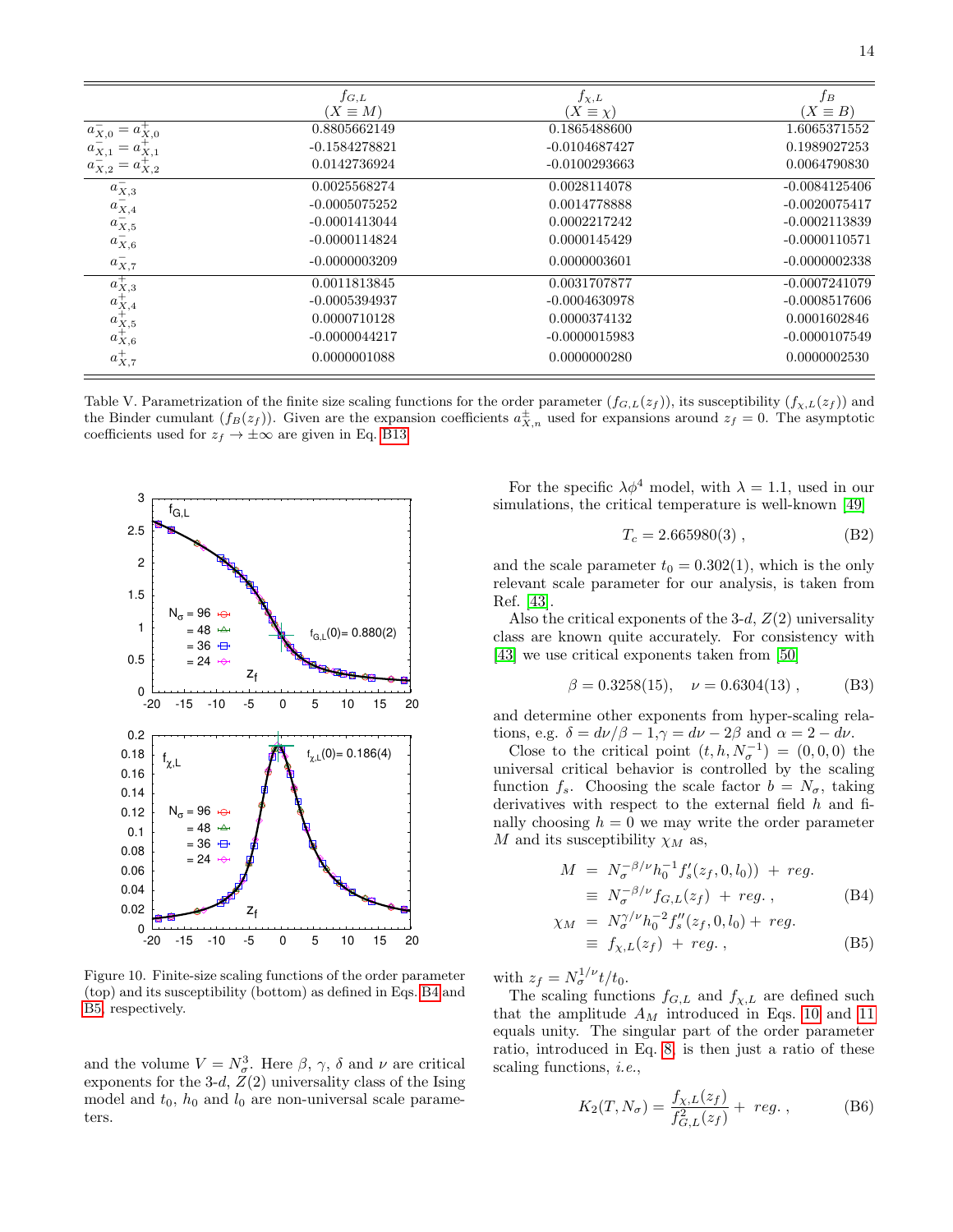and, similarly the singular part of the Binder cumulant, introduced in Eq. [9,](#page-3-2) is given in terms of derivatives of the scaling function  $f_s$ , *i.e.*,

<span id="page-14-2"></span>
$$
B_4(T, N_{\sigma}) = \frac{\chi_4}{N_{\sigma}^3 \chi_2^2}
$$
  
= 
$$
\frac{f_s^{(4)}(z_f)}{\left(f_s^{(2)}(z_f)\right)^2} + reg.
$$
  

$$
\equiv f_B(z_f) + reg.
$$
 (B7)

where  $\chi_n \equiv f^{(n)}(T, 0, N_\sigma) = -\frac{\partial^n}{\partial \mu_n}$  $\left.\frac{\partial^n}{\partial h^n} f(T, h, N_\sigma)\right|_{h=0}$ .

On finite lattices the singular parts of  $K_2$  and  $B_4$  have unique crossing points at  $T = T_c$ . From the fits discussed below we find  $K_2(T_c, \infty) = 0.241(4)$  and  $B_4(T_c, \infty) =$ 1.606(2).

The order parameter and its susceptibility as well as the two ratios  $K_2$  and  $B_4$  have been calculated on lattices of size  $N_{\sigma} = 16$  up to 96. These data are shown in Figs. [10](#page-13-0) and [11.](#page-15-20) Although in these figures the volume dependence of the rescaled observables, plotted versus the scaling variable  $z_f$ , is not apparent, finite volume effects arising from remaining regular or correction-toscaling terms are visible for large  $|z_f|$ . We thus finally extracted the finite size scaling functions from our data obtained on lattices of size  $N^3_\sigma = 96^3$ . This allowed us to ignore any possible corrections from regular terms in our fits.

The behavior of the scaling functions  $f_{G,L}$  and  $f_{\chi,L}$  in the limit  $|z_f| \to \infty$  is constrained by demanding that in this limit the  $N_{\sigma}$ -dependent prefactors in Eq. [B5](#page-13-1) must get canceled to obtain the T-dependent critical behavior of the order parameter and its susceptibility at vanishing external field, i.e.,

<span id="page-14-1"></span>
$$
f_{G,L}(z_f) \sim \begin{cases} (-z_f)^{\beta} & , z_f \to -\infty \\ (z_f)^{-\gamma/2} & , z_f \to \infty \end{cases}
$$
 (B8)

$$
f_{\chi,L}(z_f) \sim |z_f|^{-\gamma} \quad , z_f \to \pm \infty \quad (B9)
$$

where the behavior of  $f_{G,L}(z_f)$  in the limit  $z_f \to \infty$  reflects the expected volume depends of the order parameter in the symmetric phase,  $M \sim 1/\sqrt{V}$ , and ensures that the cumulant ratio  $K_2$  approaches a constant value for large  $z_f$ .

In our fits we used ansätze for the asymptotic regimes that obey Eqs. [B8](#page-14-1) and [B9](#page-14-1) and polynomial ansätze for the region around  $z_f = 0$ . At the interval boundaries we match the value, first and second derivative of the polynomial and asymptotic ansätze, respectively. The value for the matching points have been chosen by hand.

In particular we used the following ansätze,

$$
MN_{\sigma}^{\beta/\nu} = f_{G,L}(z_f)
$$
\n
$$
= \begin{cases}\na_{M,\infty}^{\top} \cdot (-z_f)^{\beta} & , z_f \leq -10 \\
\sum_{n=0}^{7} a_{M,n}^{\top} z_f^n & , -10 \leq z_f \leq 0 \\
\sum_{n=0}^{7} a_{M,n}^{\top} z_f^n & , 0 \leq z_f \leq 10 \\
a_{M,\infty}^{\top} \cdot (z_f)^{-\gamma/2} & , z_f \geq 10\n\end{cases}
$$
\n(B10)

$$
\chi_M N_{\sigma}^{-\gamma/\nu} = f_{\chi,L}(z_f)
$$
\n
$$
= \begin{cases}\na_{\chi,\infty}^{-} \cdot (-z_f)^{-\gamma} & , z_f \le -10 \\
\sum_{n=0}^{7} a_{\chi,n}^{-} z_f^n & , -10 \le z_f \le 0 \\
\sum_{n=0}^{7} a_{\chi,n}^{+} z_f^n & , 0 \le z_f \le 10 \\
(z_f)^{-\gamma} (a_{\chi,\infty}^{+} + \\
a_{\chi,\infty,1}^{+} \cdot z_f^{-3\nu}) & , z_f \ge 10\n\end{cases}
$$
\n(B11)

$$
B_4 = f_B(z_f)
$$
\n(B12)\n
$$
= \begin{cases}\n1 + a_{B,\infty}^-(-z_f)^{-3\nu}, & z_f \le -10 \\
\sum_{n=0}^7 a_{B,n}^2 z_f^n, & -10 \le z_f \le 0 \\
\sum_{n=0}^7 a_{B,n}^+ z_f^n, & 0 \le z_f \le 10 \\
3 + a_{B,\infty}^+ \cdot z_f^{-3\nu}, & z_f \ge 10\n\end{cases}
$$
\n(B12)

Using these ansätze we fitted the data shown in Figs. [10](#page-13-0) and [11.](#page-15-20) In the asymptotic regimes we find

<span id="page-14-0"></span>
$$
a_{M,\infty}^{-} = 1 \t , a_{M,\infty}^{+} = 1.1575038913a_{\chi,\infty}^{-} = 0.4390718595 , a_{\chi,\infty}^{+} = 0.7809274598a_{\chi,\infty,1}^{+} = -4.3997992033a_{B,\infty}^{-} = 1.7048120598 , a_{B,\infty}^{+} = -15.1263706281(B13)
$$

where  $a_{M,\infty}^- = 1$  arises from the normalization of the order parameter scaling function. In the polynomial ansätze for positive and negative  $z_f$  we also fix the first three expansion coefficients to be identical in both regimes, *i.e.*  $a_{X,n}^{0-} = a_{X,n}^{0+}$ , for  $n = 0, 1, 2$  and  $X =$  $M, \chi, B$ . The fit parameters for the polynomial ansätze in the central fit interval around  $z_f = 0$  are summarized in Tab. [V.](#page-13-2)

We also note that the fit results for  $a_{M,\infty}^+$  and  $a_{\chi,\infty}^+$ yield  $a^+_{\chi,\infty}/(a^+_{M,\infty})^2 \simeq 0.58$  in good agreement with the infinite volume value of the ratio  $K_2$  in the symmetric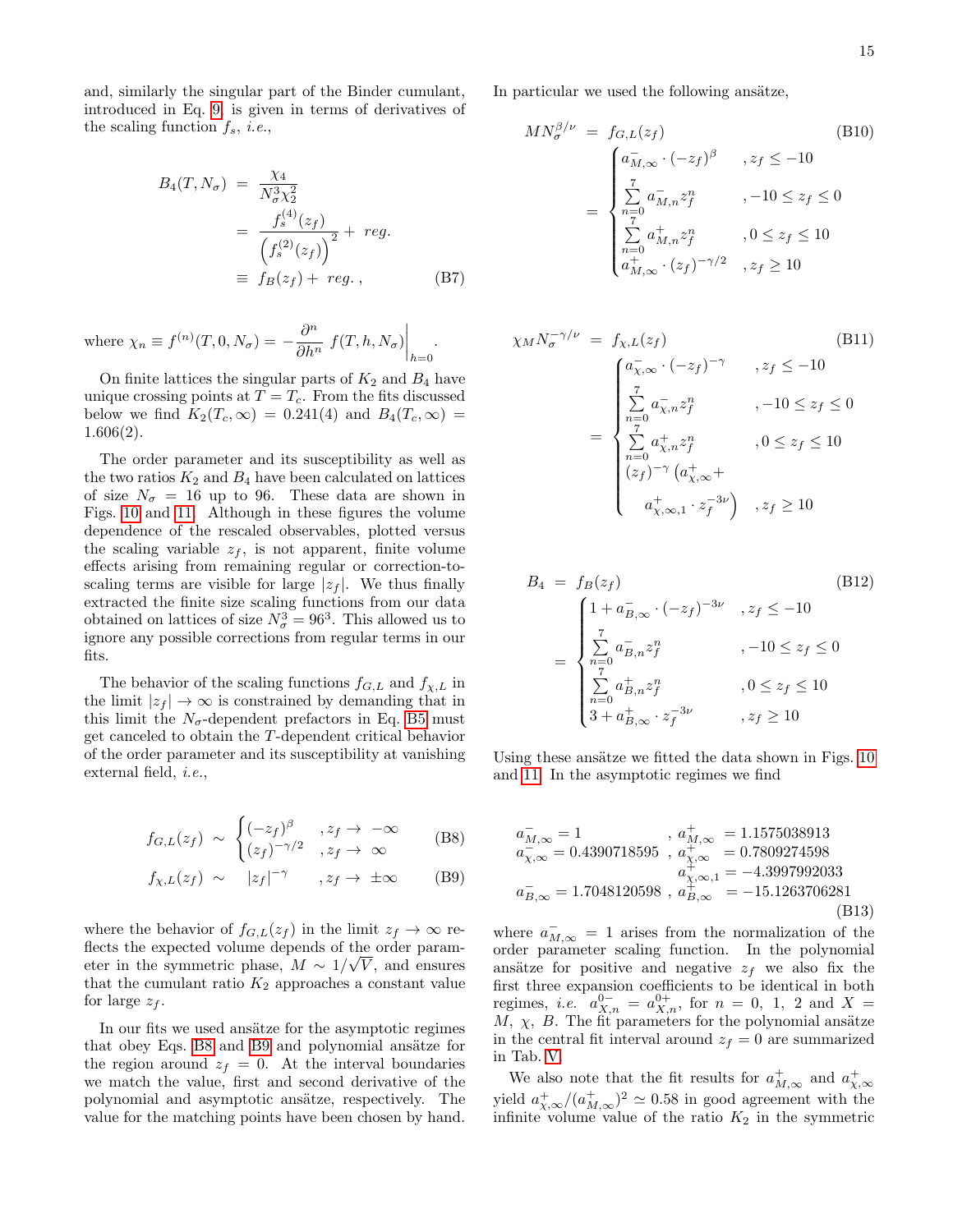

<span id="page-15-20"></span>Figure 11. Finite-size scaling functions of the Kiskis ratio (left) and the Binder cumulant (right) as defined in Eqs. [B6](#page-13-3) and [B7,](#page-14-2) respectively.

phase, *i.e.*,  $K_2(T, \infty) = \pi/2 - 1$  for  $T > T_c$ .

- <span id="page-15-0"></span>[1] R. D. Pisarski and F. Wilczek, [Phys. Rev. D](https://doi.org/10.1103/PhysRevD.29.338) 29, 338 [\(1984\).](https://doi.org/10.1103/PhysRevD.29.338)
- <span id="page-15-1"></span>[2] F. Karsch, E. Laermann, and C. Schmidt, [Phys. Lett. B](https://doi.org/10.1016/S0370-2693(01)01114-5) 520[, 41 \(2001\),](https://doi.org/10.1016/S0370-2693(01)01114-5) [arXiv:hep-lat/0107020.](https://arxiv.org/abs/hep-lat/0107020)
- [3] N. H. Christ and X. Liao, [Nucl. Phys. B Proc. Suppl.](https://doi.org/10.1016/S0920-5632(03)01600-1) 119[, 514 \(2003\).](https://doi.org/10.1016/S0920-5632(03)01600-1)
- <span id="page-15-2"></span>[4] P. de Forcrand and O. Philipsen, [Nucl. Phys. B](https://doi.org/10.1016/j.nuclphysb.2003.09.005) **673**, 170 [\(2003\),](https://doi.org/10.1016/j.nuclphysb.2003.09.005) [arXiv:hep-lat/0307020.](https://arxiv.org/abs/hep-lat/0307020)
- <span id="page-15-3"></span>[5] C. Bonati, P. de Forcrand, M. D'Elia, O. Philipsen, and F. Sanfilippo, Phys. Rev. D 90[, 074030 \(2014\),](https://doi.org/10.1103/PhysRevD.90.074030) [arXiv:1408.5086 \[hep-lat\].](https://arxiv.org/abs/1408.5086)
- <span id="page-15-4"></span>[6] F. Cuteri, O. Philipsen, and A. Sciarra, PoS [LAT-](https://doi.org/10.22323/1.334.0170)TICE2018[, 170 \(2018\),](https://doi.org/10.22323/1.334.0170) [arXiv:1811.03840 \[hep-lat\].](https://arxiv.org/abs/1811.03840)
- <span id="page-15-5"></span>[7] X.-Y. Jin, Y. Kuramashi, Y. Nakamura, S. Takeda, and A. Ukawa, Phys. Rev. D 91[, 014508 \(2015\),](https://doi.org/10.1103/PhysRevD.91.014508) [arXiv:1411.7461 \[hep-lat\].](https://arxiv.org/abs/1411.7461)
- [8] X.-Y. Jin, Y. Kuramashi, Y. Nakamura, S. Takeda, and A. Ukawa, Phys. Rev. D96[, 034523 \(2017\),](https://doi.org/10.1103/PhysRevD.96.034523) [arXiv:1706.01178 \[hep-lat\].](https://arxiv.org/abs/1706.01178)
- <span id="page-15-6"></span>[9] Y. Kuramashi, Y. Nakamura, H. Ohno, and S. Takeda, Phys. Rev. D 101[, 054509 \(2020\),](https://doi.org/10.1103/PhysRevD.101.054509) [arXiv:2001.04398 \[hep](https://arxiv.org/abs/2001.04398)[lat\].](https://arxiv.org/abs/2001.04398)
- <span id="page-15-7"></span>[10] F. Cuteri, O. Philipsen, and A. Sciarra, [JHEP](https://doi.org/10.1007/JHEP11(2021)141) 2021 (11), [141,](https://doi.org/10.1007/JHEP11(2021)141) [arXiv:2107.12739 \[hep-lat\].](https://arxiv.org/abs/2107.12739)
- <span id="page-15-8"></span>[11] E. Follana, Q. Mason, C. Davies, K. Hornbostel, G. P. Lepage, J. Shigemitsu, H. Trottier, and K. Wong (HPQCD, UKQCD), Phys. Rev. D 75[, 054502 \(2007\),](https://doi.org/10.1103/PhysRevD.75.054502) [arXiv:hep-lat/0610092.](https://arxiv.org/abs/hep-lat/0610092)
- <span id="page-15-9"></span>[12] C. Morningstar and M. J. Peardon, [Phys. Rev. D](https://doi.org/10.1103/PhysRevD.69.054501) 69, [054501 \(2004\),](https://doi.org/10.1103/PhysRevD.69.054501) [arXiv:hep-lat/0311018.](https://arxiv.org/abs/hep-lat/0311018)
- <span id="page-15-10"></span>[13] A. Bazavov, H. T. Ding, P. Hegde, F. Karsch, E. Laermann, S. Mukherjee, P. Petreczky, and C. Schmidt, [Phys.](https://doi.org/10.1103/PhysRevD.95.074505) Rev. D 95[, 074505 \(2017\),](https://doi.org/10.1103/PhysRevD.95.074505) [arXiv:1701.03548 \[hep-lat\].](https://arxiv.org/abs/1701.03548)
- <span id="page-15-18"></span>[14] C. Bonati, E. Calore, M. D'Elia, M. Mesiti, F. Negro, F. Sanfilippo, S. F. Schifano, G. Silvi, and R. Tripiccione, Phys. Rev. D 99[, 014502 \(2019\),](https://doi.org/10.1103/PhysRevD.99.014502) [arXiv:1807.02106 \[hep](https://arxiv.org/abs/1807.02106)[lat\].](https://arxiv.org/abs/1807.02106)
- <span id="page-15-19"></span>[15] H. T. Ding et al. (HotQCD), [Phys. Rev. Lett.](https://doi.org/10.1103/PhysRevLett.123.062002)  $123$ , [062002 \(2019\),](https://doi.org/10.1103/PhysRevLett.123.062002) [arXiv:1903.04801 \[hep-lat\].](https://arxiv.org/abs/1903.04801)
- [16] O. Philipsen, PoS **[LATTICE2019](https://doi.org/10.22323/1.363.0273)**, 273 (2019), [arXiv:1912.04827 \[hep-lat\].](https://arxiv.org/abs/1912.04827)
- <span id="page-15-11"></span>[17] L. Dini, P. Hegde, F. Karsch, A. Lahiri, C. Schmidt, and S. Sharma, Phys. Rev. D 105[, 034510 \(2022\),](https://doi.org/10.1103/PhysRevD.105.034510) [arXiv:2111.12599 \[hep-lat\].](https://arxiv.org/abs/2111.12599)
- <span id="page-15-12"></span>[18] P. de Forcrand and O. Philipsen, JHEP 2007 [\(01\), 077,](https://doi.org/10.1088/1126-6708/2007/01/077) [arXiv:hep-lat/0607017.](https://arxiv.org/abs/hep-lat/0607017)
- <span id="page-15-13"></span>[19] O. Philipsen and C. Pinke, [Phys. Rev. D](https://doi.org/10.1103/PhysRevD.93.114507) 93, 114507 [\(2016\),](https://doi.org/10.1103/PhysRevD.93.114507) [arXiv:1602.06129 \[hep-lat\].](https://arxiv.org/abs/1602.06129)
- <span id="page-15-14"></span>[20] A. Roberge and N. Weiss, [Nucl. Phys. B](https://doi.org/10.1016/0550-3213(86)90582-1) **275**, 734 (1986).
- [21] P. de Forcrand and O. Philipsen, [Nucl. Phys. B](https://doi.org/10.1016/S0550-3213(02)00626-0)  $642$ , 290 [\(2002\),](https://doi.org/10.1016/S0550-3213(02)00626-0) [arXiv:hep-lat/0205016.](https://arxiv.org/abs/hep-lat/0205016)
- <span id="page-15-15"></span>[22] M. D'Elia and M.-P. Lombardo, [Phys. Rev. D](https://doi.org/10.1103/PhysRevD.67.014505) 67, 014505 [\(2003\),](https://doi.org/10.1103/PhysRevD.67.014505) [arXiv:hep-lat/0209146.](https://arxiv.org/abs/hep-lat/0209146)
- <span id="page-15-16"></span>[23] M. D'Elia and F. Sanfilippo, [Phys. Rev. D](https://doi.org/10.1103/PhysRevD.80.111501) 80, 111501 [\(2009\),](https://doi.org/10.1103/PhysRevD.80.111501) [arXiv:0909.0254 \[hep-lat\].](https://arxiv.org/abs/0909.0254)
- <span id="page-15-17"></span>[24] P. de Forcrand and O. Philipsen, [Phys. Rev. Lett.](https://doi.org/10.1103/PhysRevLett.105.152001) **105**,